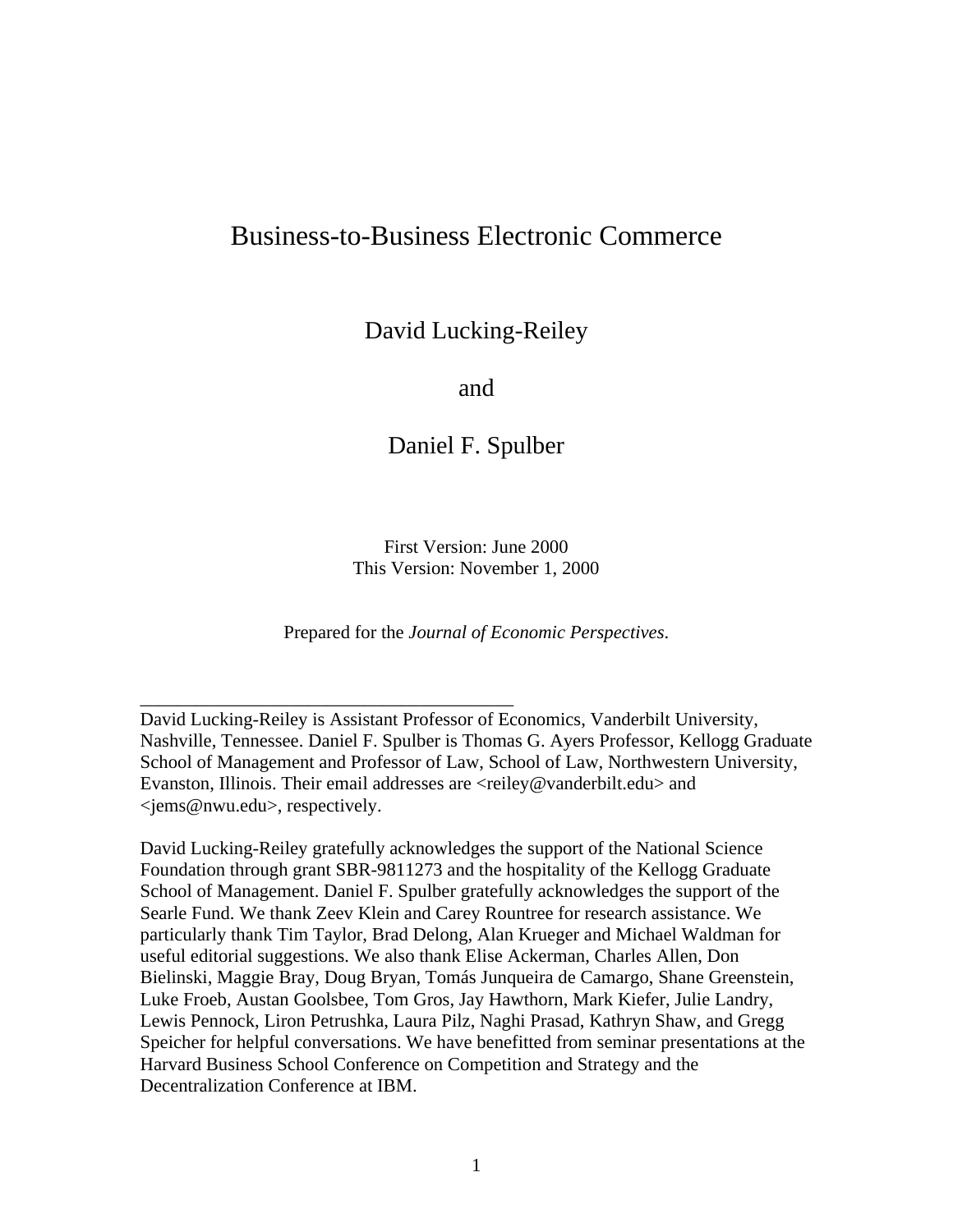Business-to-business commerce includes a broad range of intercompany transactions, including wholesale trade as well as company purchases of services, resources, technology, manufactured parts and components, and capital equipment. It also includes some types of financial transactions between companies, such as insurance, commercial credit, bonds, securities and other financial assets. The popular phrase  $\underline{B2B}$  e-commerce refers to the substitution of computer data processing and Internet communications for labor services in the production of economic transactions. Many companies engaged in B2B ecommerce are intermediaries between other companies that buy and sell goods and services.

The potential size of B2B e-commerce in the economy is vast, though somewhat difficult to pin down. Jupiter Communications (2000) estimates that overall transactions of goods (excluding services) between businesses in the United States should amount to \$11.5 trillion in 2000, of which \$336 billion are conducted electronically.<sup>1</sup> By 2005, they expect the online component to represent  $$6.3$  trillion out of a total of  $$15.1$  trillion. A bit more modestly, Goldman Sachs (2000) projects B2B e-commerce transactions to reach \$4.5 trillion worldwide by 2005. The Gartner Group estimates that there were \$90 billion in Internet B2B transactions in 1999, by comparison with only \$16.7 billion in Internet business-to-consumer transactions, including brokerage fees for online financial trading as well as retail sales of goods (Uchitelle, 2000).

Expectations about productivity gains from B2B e-commerce can be usefully divided into four areas: possible efficiencies from automation of transactions, potential economic advantages of new market intermediaries, consolidation of demand and supply through organized exchanges, and changes in the extent of vertical integration of companies.

 $1$  Note that total transactions are revenue measures that may well exceed GDP, which is a measure of total value added.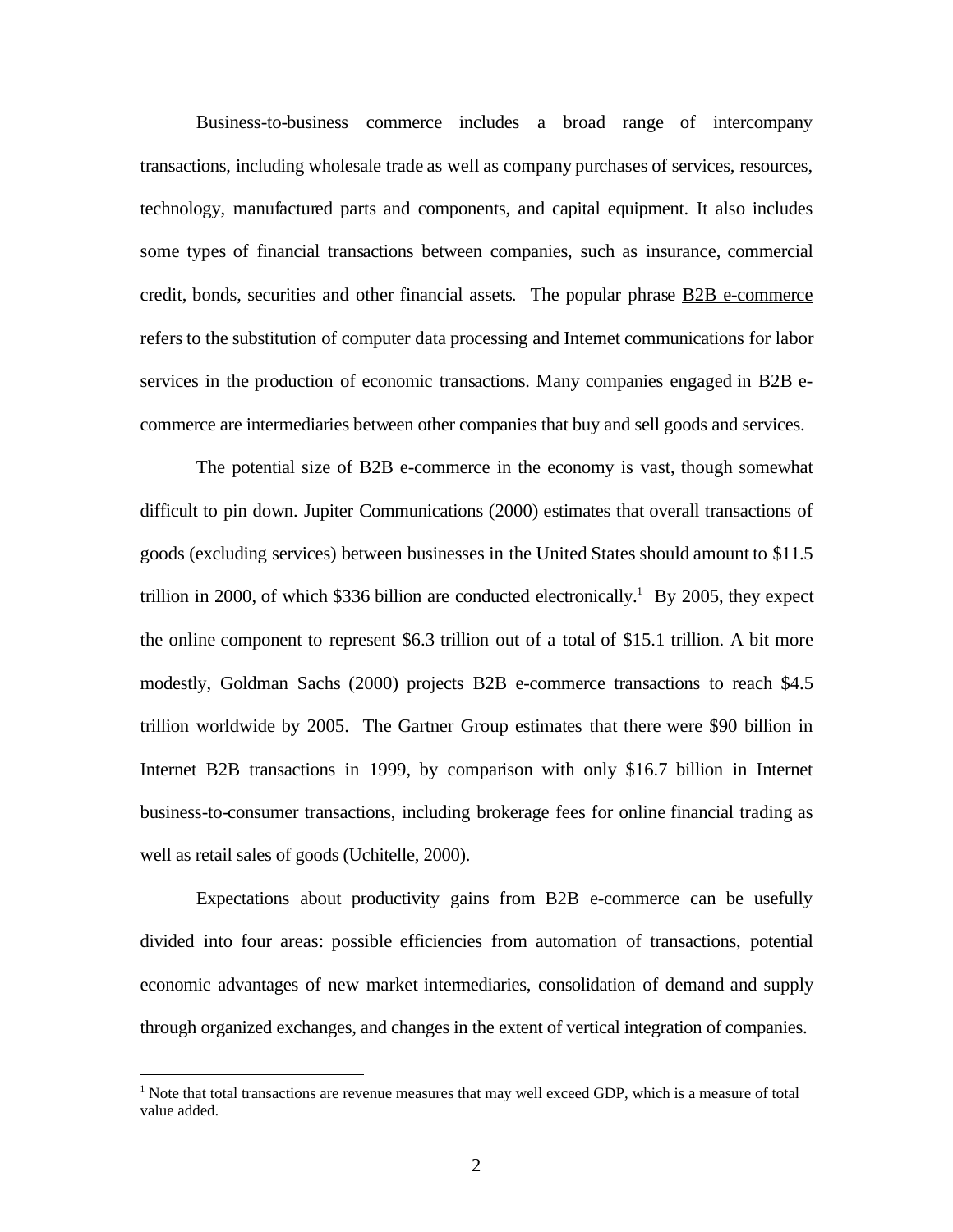## **Cost Efficiencies from Automation of Transactions**

Traditionally, interbusiness transactions begin with a buyer looking for inputs or a supplier seeking buyers for its goods and services. Buyers and suppliers search for each other through advertising, trade shows, brokers, and dealers. Suppliers send out sales agents. Buyers then negotiate with potential sellers concerning product specifications and prices, and perhaps conclude a spot transaction or form a long-term contract. After the agreement has been reached, the transaction still involves ordering, billing, arrangements for transportation, confirmation of payments, and acceptance of delivery.

E-commerce innovations aim to reduce the cost of procurement before, during and after the transaction. At every stage, e-commerce avoids the need to translate computer files into paper documents, a process that generally involves errors, delay and costly clerical personnel. E-commerce automates this process by mediating transactions through Web sites and electronic data interchange  $(EDI)^2$ .

Before the transaction, Internet technology may lower the cost of searching for suppliers or buyers and making price and product comparisons. Search costs can be significant relative to the value of the product, particularly for small purchases. Alf Sherk,

 $^2$  EDI is an e-commerce technology older than the World Wide Web that involves point-to-point communications done over proprietary networks, rather than over the Internet. Relative to EDI, Internet commerce offers considerable advantages in terms of cost and convenience. Internet commerce typically makes use of open standards and off-the-shelf technology on a global network, while EDI relies on customized hardware and software. However, despite the relative advantages of Internet commerce, the installed base of EDI connections will likely coexist with the Internet for some years into the future (Eriksen, 2000, p. 14). According to the Commerce Department, EDI is currently used at more than 250,000 companies in the United States, processing an estimated \$3 trillion in transactions in 2000 (Phillips and Meeker, 2000, p. 25).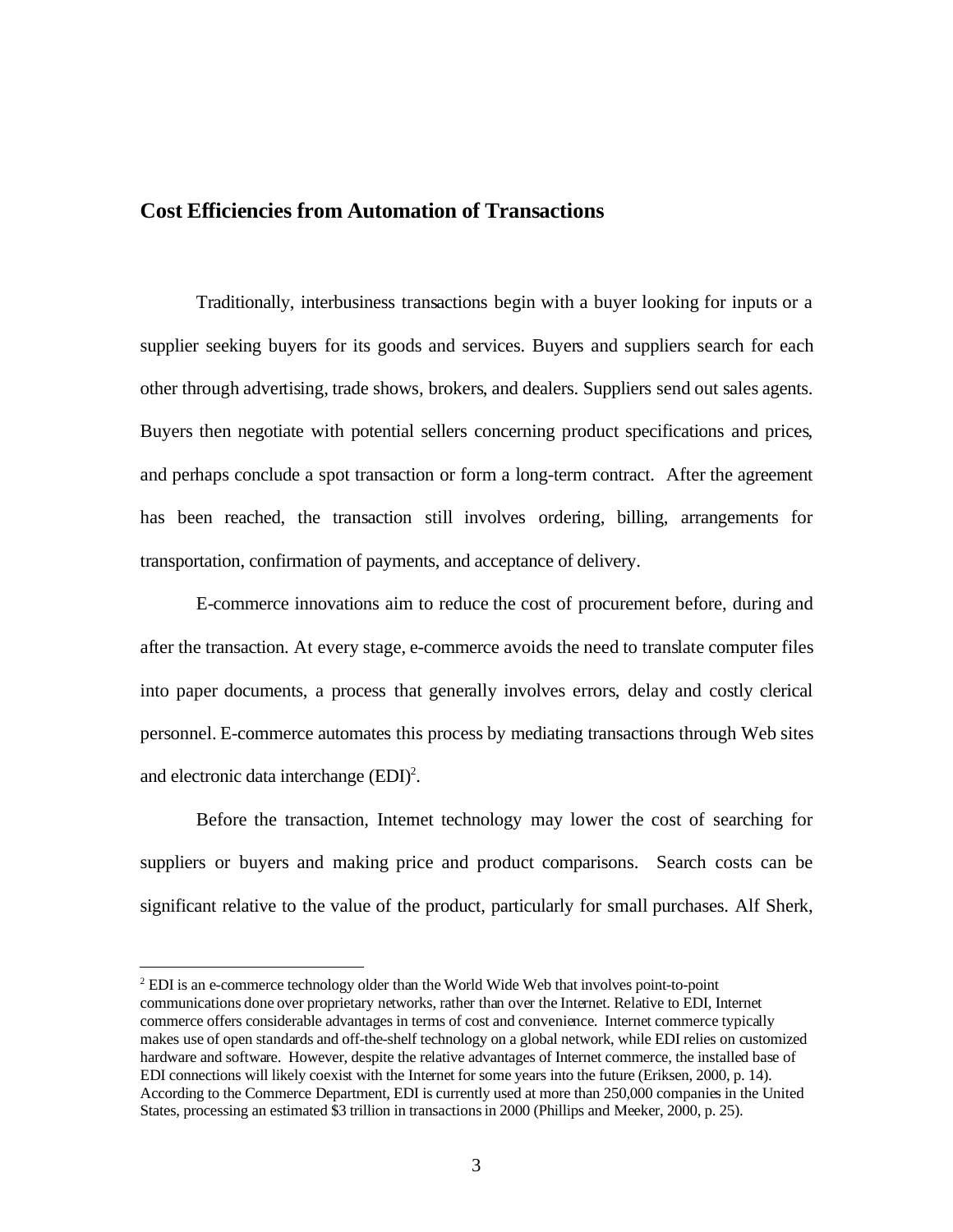the founder of e-Chemicals, claims: "When you're dealing with one or two drum quantities, the cost of comparison shopping can be more than the value of the product" (Jones, 1999). Sales per sonnel acting as sales representatives have traditionally carried out such mundane tasks as tracking product availability and pricing and supplying such information to customers. By automating these information services, e-commerce relieves sales personnel of these tasks, allowing them to concentrate on account management and marketing strategy (Slade, 2000) .

During the transaction, e-commerce can reduce the cost of communicating with counterparts in other companies regarding transaction details. Transactions over computer networks avoid many of the associated costs of interpersonal economic exchange, including the costs of travel, time spent on communication, physical space for meetings, and processing paper documents.

After the transaction, electronic commerce allows companies to lower costs of communication, to monitor contractual performance, or to confirm delivery. In addition, companies can apply information generated by the transaction to update their inventory, production and accounting records by automatically linking their transactions to software used for managing all aspects of the firm including sales, purchasing and operations.

The potential cost savings in this area are substantial. Processing a purchase order manually, including paperwork, data entry, phone calls, faxes, and approval requests, can be quite expensive, so online transactions might easily reduce costs by a factor of five or ten or more. There is anecdotal evidence that such cost reductions are possible. British Telecom estimates that by moving external procurement functions to electronic commerce, it has reduced its costs from  $$113$  to  $$8$  per transaction (Phillips and Meeker, 2000, p. 31).

4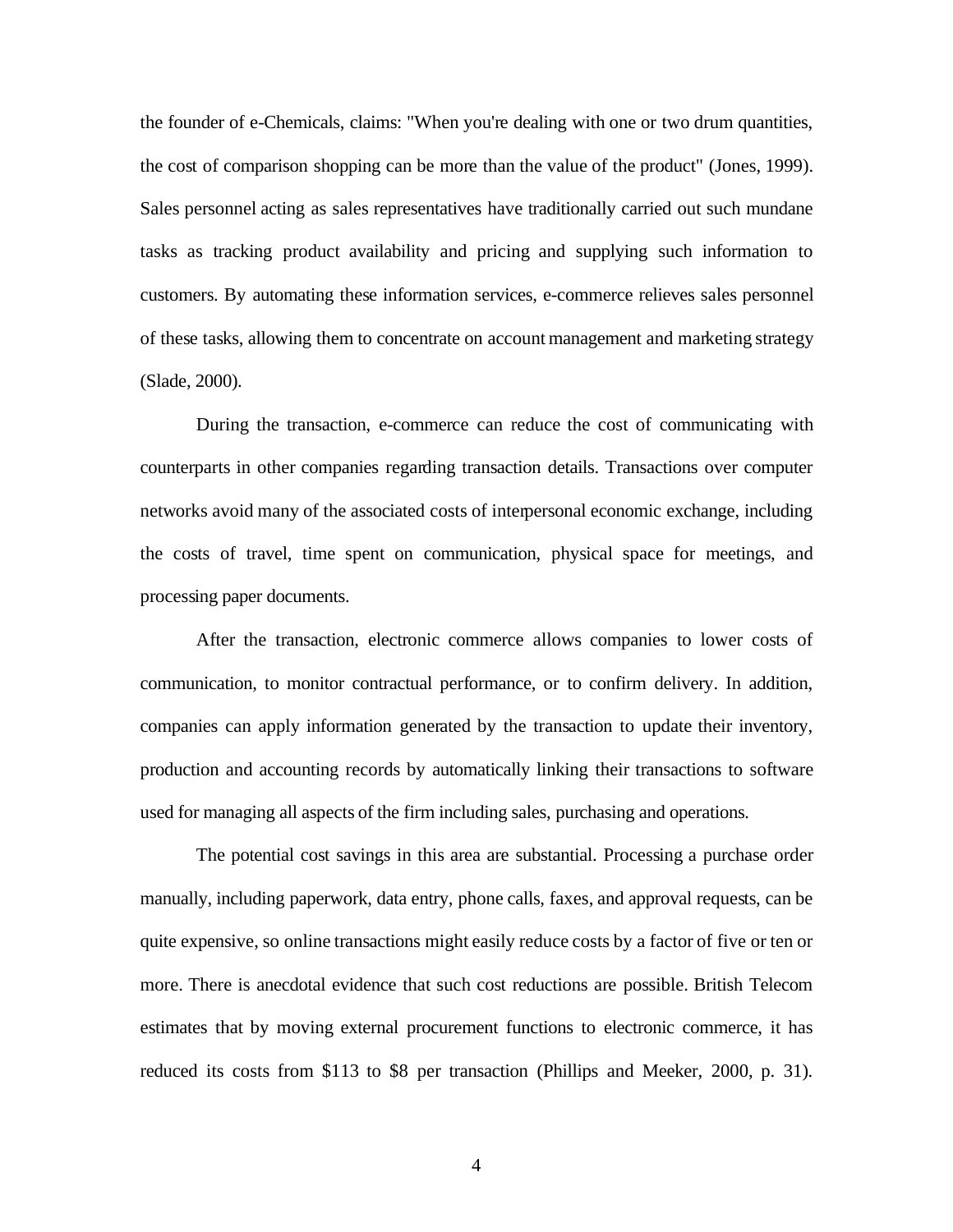MasterCard estimates that the cost of processing purchase orders has fallen from \$125 to \$40, with the time involved cut from 4 days to 1.25 days (Alaniz and Roberts, 1999, p. 13). Lehman Brothers finds that a financial transaction is  $$1.27$  for a teller, \$0.27 for an ATM and \$0.01 for an online transaction (The Economist, 2000). Online brokerage fees have fallen to below \$5 in comparison with traditional discount brokerage fees exceeding \$50, suggesting a decrease in costs in back-office operations and brokerage transactions with financial exchanges. Even if such estimated savings are greater than average or vary across industries, their aggregate impact is likely to be enormous. By lowering the costs of transactions, e-commerce will change not only operating costs but also the characteristics and scope of feasible transactions.

## **Economic Efficiency Gains from Intermediation in B2B E-Commerce**

Intermediation and market-making are central activities in a market-oriented economy, bringing buyers and sellers together. Intermediaries can reduce transaction costs relative to direct exchange, by reducing the costs of search, certifying product quality, mitigating communication costs, and providing guarantees for buyer or seller commitments (Spulber, 1996, 1999). Companies acting as market-makers enhance transaction efficiency by creating institutions of exchange, adjusting and communicating prices, clearing markets, allocating goods, and providing liquidity and immediacy (Spulber, 1998).

Business-to-business e-commerce appears likely to transform the traditional patterns of intermediation in ways large and small. Intermediaries reduce search costs by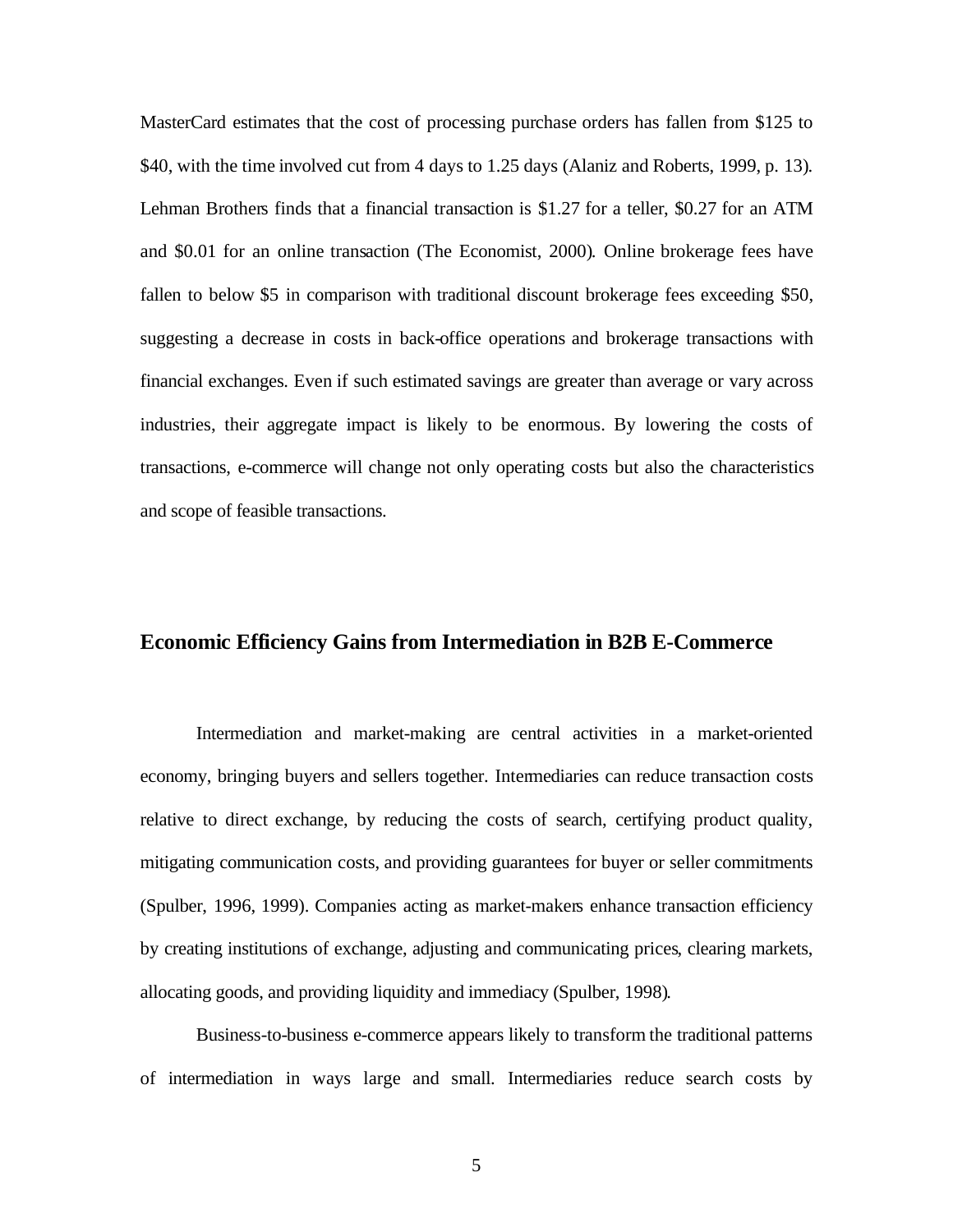consolidating markets, providing market information and offering an assortment of goods and services, so that buyers obtain the cost efficiency of one-stop shopping, rather than spending time contacting multiple suppliers. Many business-to-business intermediaries seek to offer a broader range of services including communication of price information and price adjustment. Centralized markets often reduce time costs by replacing bilateral negotiation with formal bidding mechanisms and information about transaction prices.

B2B e-commerce companies cover a wide spectrum of industries. Companies have been formed to trade items from advertising to almonds, from lighting fixtures to laboratory equipment, from cattle embryos to circuit boards. Online markets have been established (or at least announced) for aircraft parts, agriculture, apparel, automotive parts, chemicals, computers and electronics, energy, financial instruments, food and beverages, health care, intellectual property, freelance services, laboratory supplies, industrial machinery, advertising, metals, office supplies, plastics, paper, printing services, telecommunications, shipping, and travel services. One market receiving particular attention has been products for maintenance, repair, and operations (MRO) because materials like belts, pumps, and light fixtures are required by almost all firms in all industries, and therefore are seen as a large potential market. $3$ 

Many business-to-business companies hope to create additional intermediation services. Many B2B companies propose to design innovative procurement transactions between a company and its many suppliers. Other firms are setting up markets that can

<sup>&</sup>lt;sup>3</sup> Industry insiders typically refer to a marketplace targeting a single industry, such as for steel or paper, as a "vertical" market, while a marketplace targeting many industries, such as for maintenance, retail and operations products or for shipping services, as a "horizontal" market. For example, VerticalNet has made a name for itself on Wall Street by developing trading communities in a variety of different "verticals," including sites such as Bakery Online, E-Hospitality.com, Machine Tools Online, and SolidWaste.com. We do not find this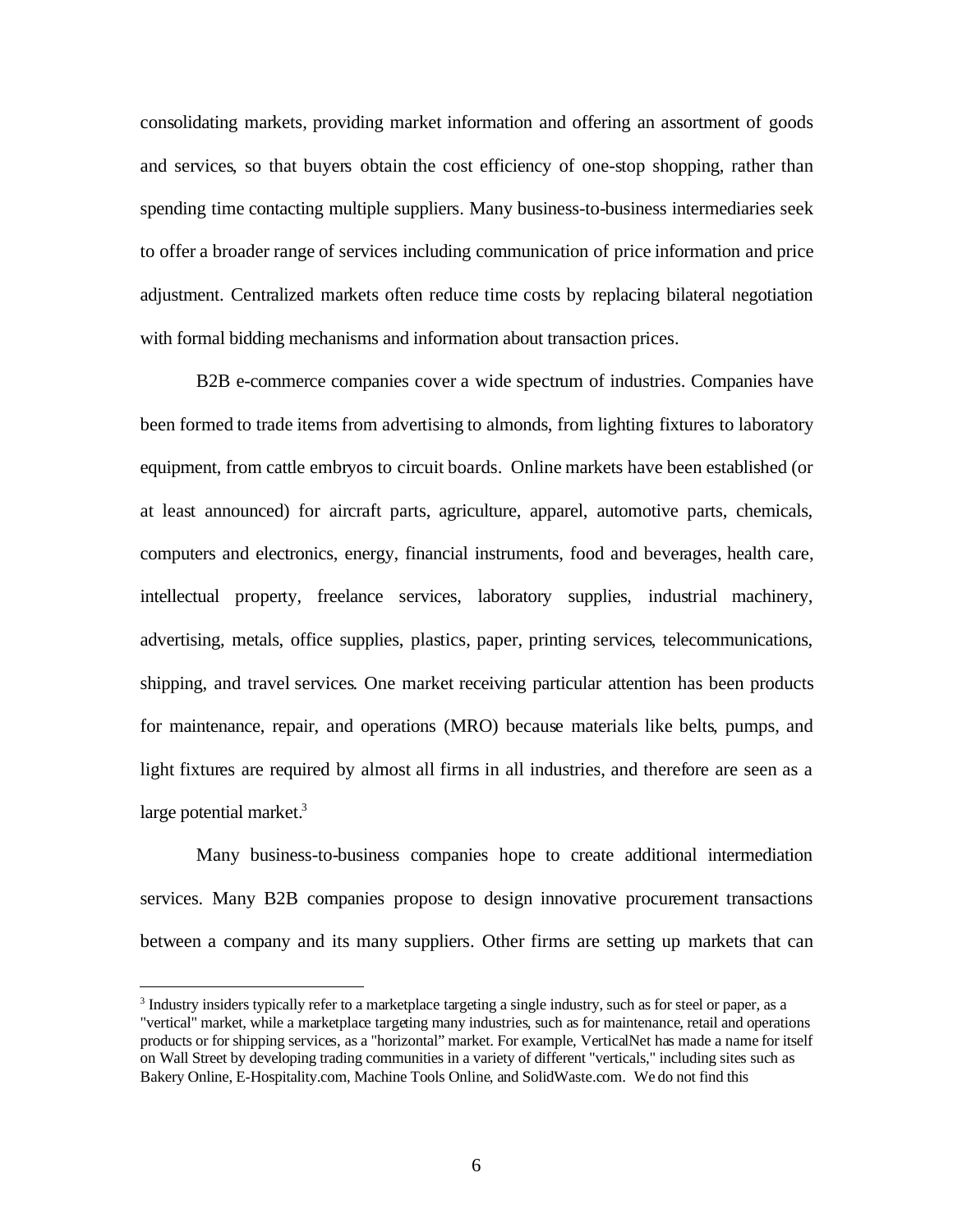provide novel types of transactions that aggregate supply and demand. For example, the oil companies BPAmoco, Royal Dutch/Shell Group and Totalfina Elf Group, along with financial services companies Deutsche Bank, Goldman Sachs, Morgan Stanley Dean Witter and Societé Generale, have announced a new global electronic marketplace for over-thecounter energy, metal, and other commodities called the Intercontinental Exchange to replace transactions that were largely conducted bilaterally by telephone (Shmukler, 2000). The Intercontinental Exchange market will have various novel features including the provision of information to traders regarding the creditworthiness and other characteristics of their counterparties, along with information regarding market aggregates (Market News) Publishing, 2000).

A number of online companies described ambitious plans for offering some of the value-added services frequently offered by established dealers: trade credit, supply-chainmanagement services, appraisal, transportation, storage and other wholesale activities. For example, ChemConnect, an online exchange for chemicals and plastics, arranged for Optimum Logistics to provide transportation services. VerticalNet provides consulting services to complement its intermediation activities on the dozens of specialized websites it operates in different markets. VerticalNet's websites also feature services often referred to as "community and content," including industry news, reviews, and other editorial features.

Popular discussions often suggest that efficiencies in B2B e-commerce are obtained by disintermediation: that is, by "cutting out "middlemen" and supplanting presumably costly intermediaries with direct transactions. However, less expensive intermediation and lower transactions costs do not necessarily mean fewer intermediaries. If B2B e-commerce

distinction terribly helpful from an economic point of view, but we find that understanding this language helps in deciphering industry reports.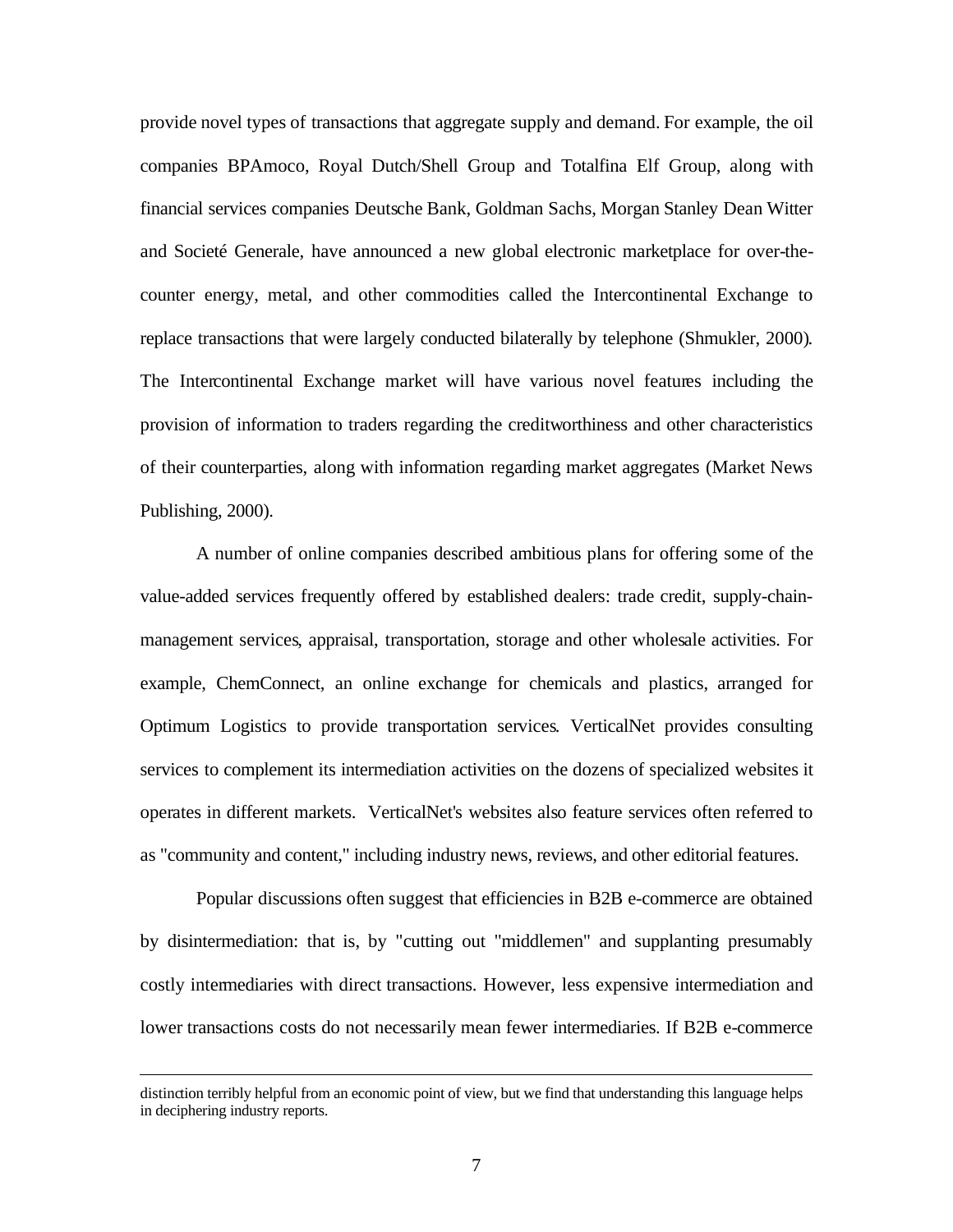encourages outsourcing to replace some transactions previously internal to the firm, or if firms can use intermediaries to outsource some of the their current external purchasing and sales efforts, or if firms can employ specialized intermediaries to avoid inefficient one-onone direct meetings between companies and their suppliers, the end result would be a greater number of intermediaries (Spulber, 1999).

E-commerce intermediaries can be classified into four main categories: brokers, auctioneers, dealers, and exchanges. These categories depend on the intermediary's pricing mechanism and whether or not the intermediary takes ownership of the goods and services.

Brokers match buyers and sellers for a fee. Some brokers offer referral services that resemble yellow-page directories, but with more comprehensive information and search facilities. Buyers generally do not pay for access, using the directories to contract sellers who in turn pay listing fees. Examples include Buzzsaw (construction) and Bakery Online (bakery supplies).<sup>4</sup> Sellers also can place product listings that resemble classified ads. At the web sites of some B2B brokers known as "catalog aggregators," buyers can view sets of catalogs that contain information about products and prices from different sellers. Examples are iProcure (office supplies) and Chemdex (laboratory chemicals). catalog aggregators take orders for products on the sellers' behalf, typically leaving order fulfillment up to sellers.

Auctioneers take a more active role in transactions by setting up a mechanism to determine prices. Internet technology significantly reduces the cost of running an auction relative to using posted prices, and auctions are useful in situations where there is enough

<sup>&</sup>lt;sup>4</sup> Though these two sites provided only referral services at the time we visited them, both had plans to add additional services to facilitate transactions. This is a general trend among B2B e-commerce markets; most advertise plans to provide many more services than they currently have available. Building up a user base on a "referral" site may well prove to be a good strategy for eventually creating a market where transactions take place explicitly.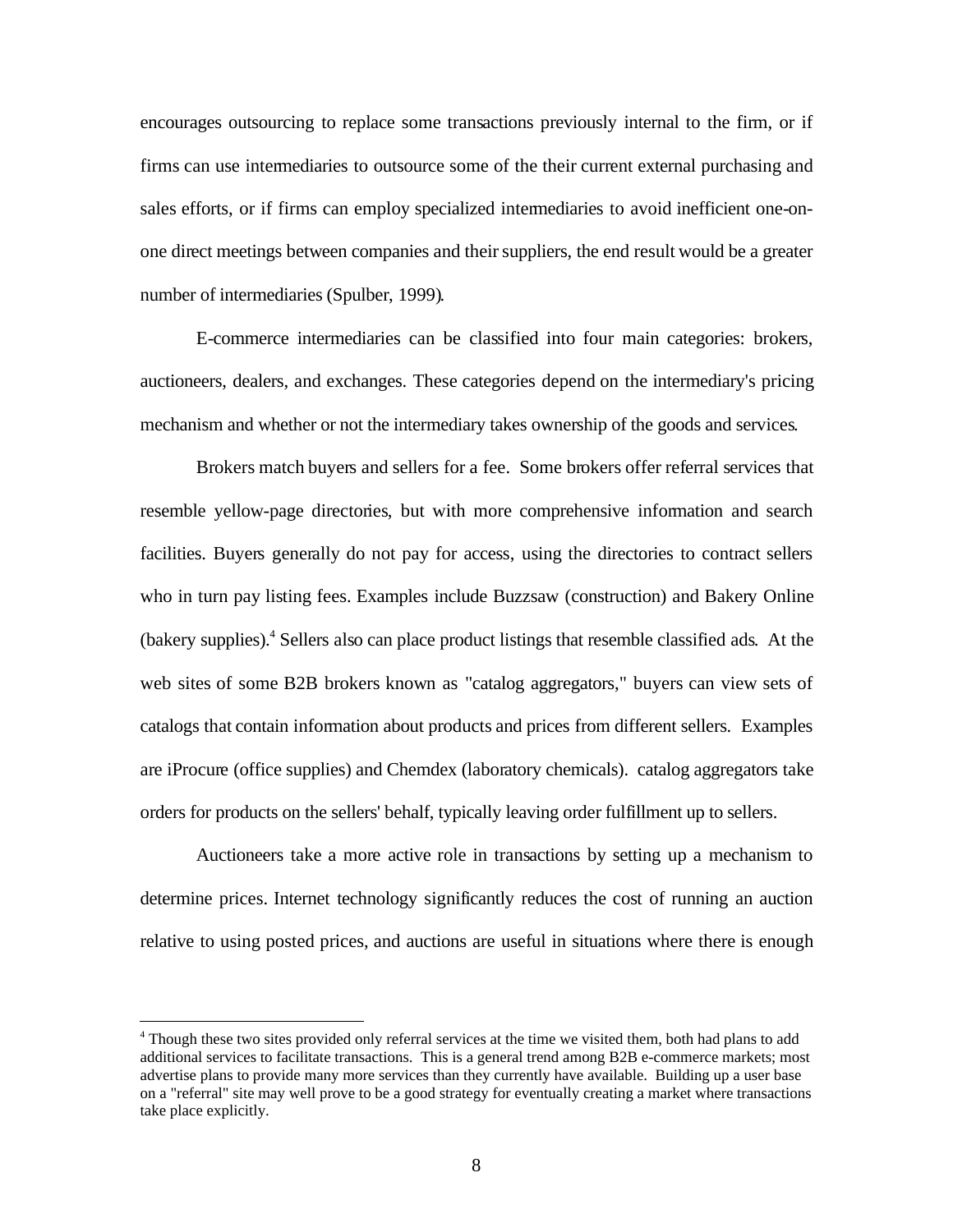uncertainty about market-clearing prices.<sup>5</sup> Some auctioneers hold auctions of surplus inventory for sellers; examples include MetalSite (steel) and One Media Place (advertising space). Other auctioneers hold reverse auctions for buyers, in which sellers compete against each other for a procurement contract. FreeMarkets Online, founded in 1995, is perhaps the largest "reverse auctioneer;" their 1999 financial statements report over \$2.7 billion in transactions and \$20.9 million in corporate revenues. FreeMarkets has conducted procurement auctions for dozens of clients, including Quaker Oats, Deere  $\&$  Co., and the Pennsylvania Department of Transportation, with bidding from over 4,000 vendors from more than 50 countries in over 70 categories (Gupta, 2000).

Dealers take ownership of goods provided by suppliers and resell them to buyers. Dealers post ask prices for buyers and bid prices for sellers. They earn returns from the bidask spread, adjusting prices to changes in market conditions. In the early stage of development of B2B e-commerce, few of the new online companies attempted to become dealers. Instead of building the physical infrastructure required for inventory and shipping, most chose to focus on building the electronic infrastructure of markets (broker, auction, or exchange).

Online dealer intermediaries tend to be subsidiaries of "old economy" distributors with existing physical infrastructure. Established distributors have certain advantages, including industry expertise and customer and supplier contacts. W.W. Grainger takes advantage of its long-standing distribution network. Grainger, a distributor of supplies for maintenance, repair, and operations founded in 1927, has made its catalog of hundreds of thousands of items available for online ordering. Interestingly, Grainger negotiates

<sup>&</sup>lt;sup>5</sup> Auctions have also become popular among individual consumers on the Internet; see Lucking-Reiley (2000).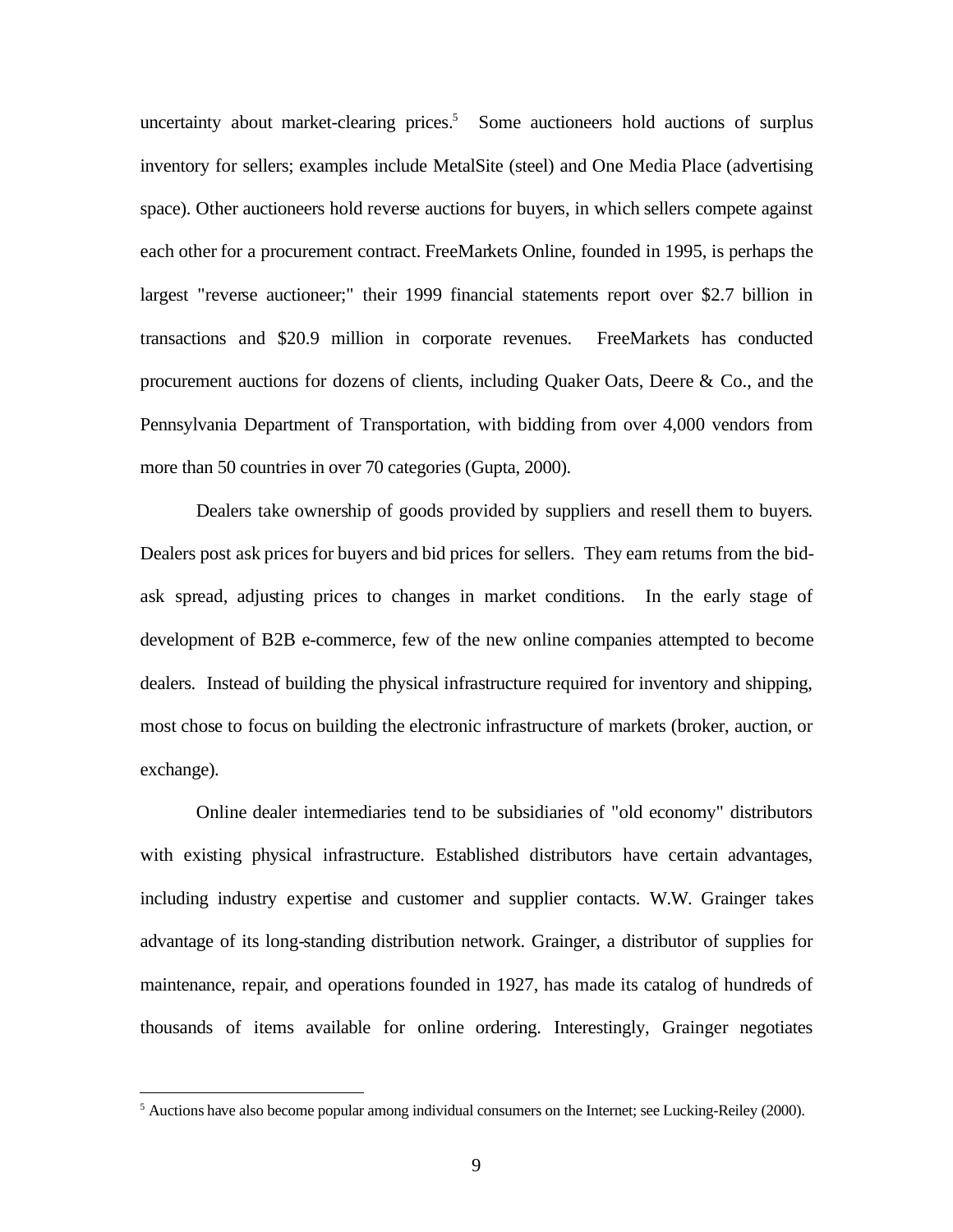customer-specific contracts, so that each customer views a customized set of prices after logging in to Grainger.com. EnronOnline is an online extension of Enron's business of buying and selling contracts for natural gas and other commodities with over-the-counter brokers, other wholesale merchants and its own sales and marketing unit. Enron migrated its trading from dealing over the phone to online buying and selling at posted prices. According to Enron's quarterly report for the third quarter of 2000, EnronOnline conducted 350,000 transactions worth \$183 billion since their launch in November 1999.

Exchanges are double-sided markets, similar to existing markets for financial instruments and some commodities (such as those traded on the Chicago Mercantile Exchange). B2B firms promise to extend such markets to a variety of new products, including manufactured goods, primary inputs, and services. Exchanges provide a host of services, including rules for trading, price transparency, and centralized clearing. Trading rules can be structured so that buyers and sellers expect to receive the best available price for their transactions. Typically, buyers and sellers can observe the prices of transactions as they occur. Centralized clearing reduces transaction costs because buyers and sellers need only settle with the exchange based on their net position at the end of the day, rather than settling each transaction individually. B2B exchanges typically deal in unregulated forward contracts and thus differ from financial futures exchanges, which are governed by the Commodity Futures Trading Commission and other government agencies.

Examples of B2B companies organized as exchanges are AlmondEx (almonds), Altra Energy (oil and gas), Arbinet (telecommunications bandwidth), CheMatch (chemicals), e-Steel ( steel), and PaperExchange (paper and pulp). Cantor Fitzgerald, the parent company of eSpeed, provides an important example of a company establishing an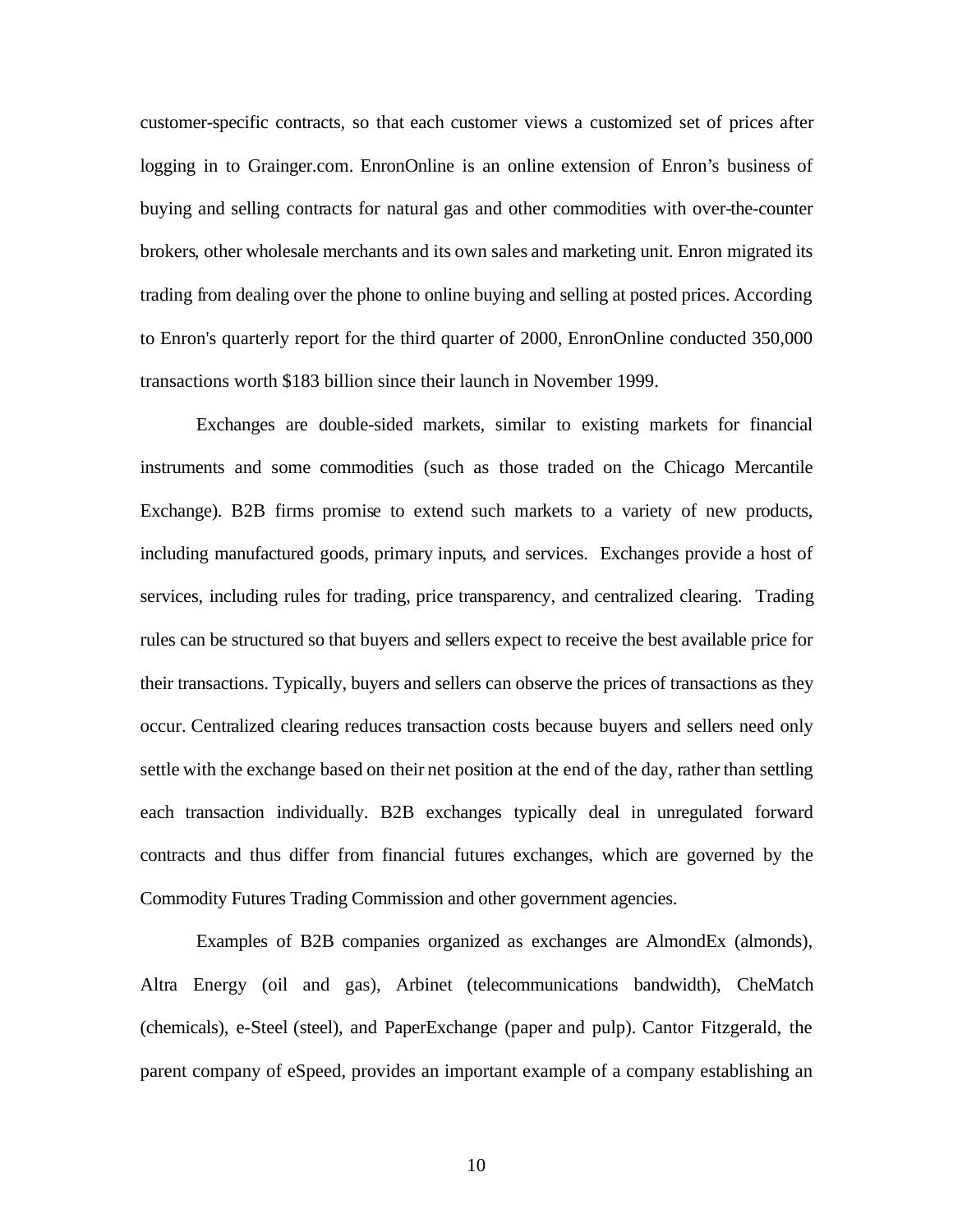online service that will cannibalize its existing business. Cantor Fitzgerald operates about 50% of the global wholesale market for fixed-income securities such as treasuries, corporate bonds, and municipal bonds.<sup>6</sup>

Centralized clearing is a straightforward service in stock exchanges or with limited numbers of well-defined commodities, but it presents more of a challenge in B2B markets with a proliferation of different specialized products. With many different product specifications possible -- say, thousands of types of plastic moldings -- exchanges may often look more like small-party negotiations with only two or three participants, rather than like financial double-auction markets with thousands of participants trading shares of the same stock in a given day.

In some of the online B2B markets we have observed, the exchange has been organized like a bulletin board: a buyer may post a bid for a desired commodity, say 4 tons of grade-3 low-density polyethylene to be delivered to St. Louis on October 1, with some bid price in dollars. In response, a seller can post a counteroffer -- and rather than merely posting an ask price somewhat higher than the bid on this commodity, the seller may also decide to change the product specifications. For example, the seller might post the information that while it has no grade-3 product available for October 1, it might instead provide a grade-2 product on October 10, at a specified ask price. The original buyer – or a new buyer -- could then respond with a new bid on the newly defined commodity.

<sup>&</sup>lt;sup>6</sup> Cantor Fitzgerald estimates the total value of fixed income securities around the world at \$45 trillion, (advertisement in the New York Times, May 11, 2000, p. C3). The company offers an electronic trading alternative to established bond trading most of which has traditionally been carried out by telephone conversations (Raynovich, 2000). ESpeed does not plan to disintermediate brokers but rather to offer them its bond trading technology and service. ESpeed characterizes itself as a business-to-business market maker, with a service allows investors to trade bonds and other financial assets just as they trade stocks (Casey, 2000). By mid-2000, Espeed's systems handled over \$150 billion in daily transactions, well over four times the daily volume of the New York Stock Exchange (see <http://www.eSpeed.com>).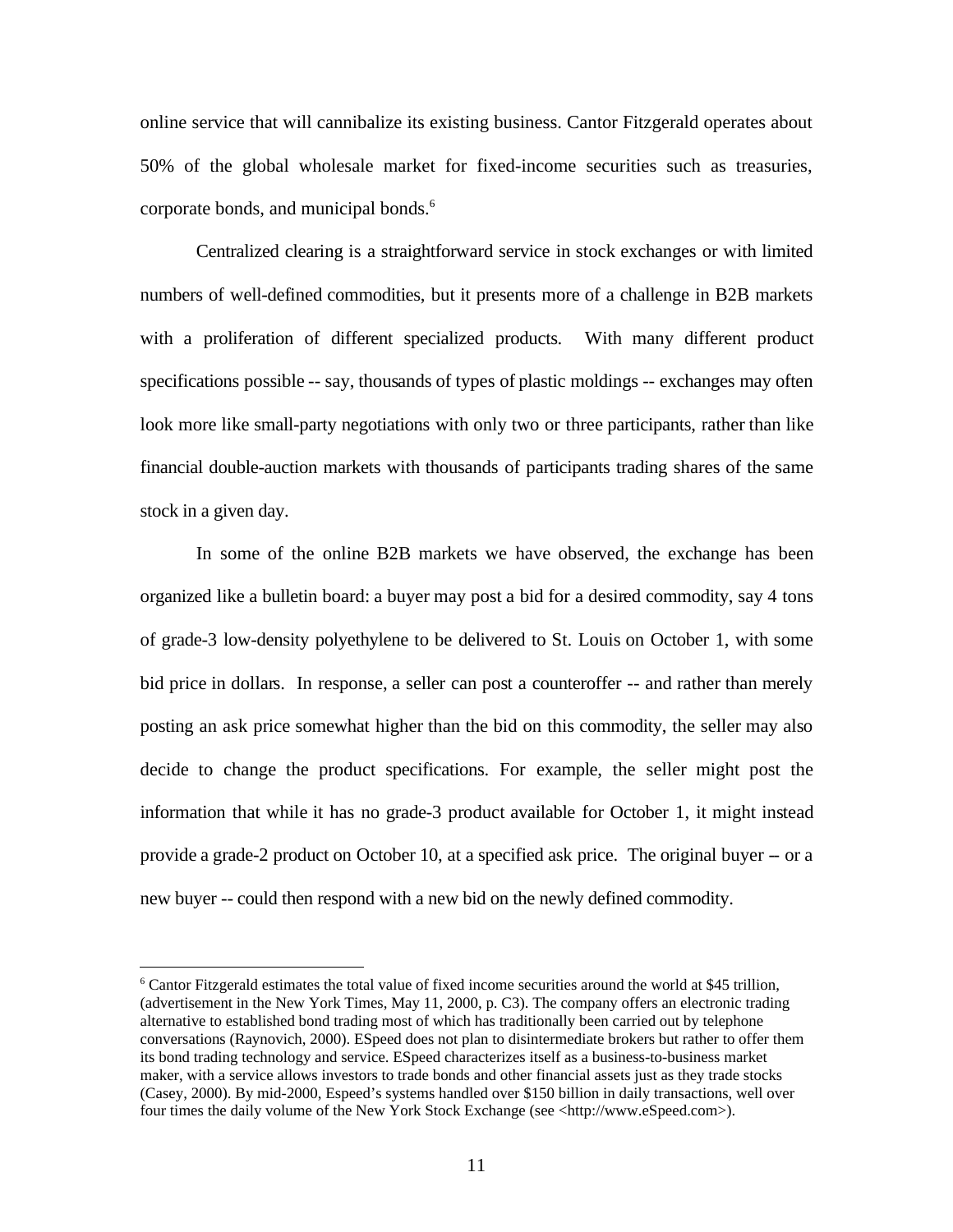Perhaps as the market grows and the number of participants increases, there will be enough transaction volume to support a separate double auction for each separate commodity, just as in markets for precious metals or for shares of stock. Another possibility is that intelligently designed computer software will make it less cumbersome to conduct these types of negotiations with lots of permutations of product attributes. Creating an exchange for such products will likely entail specialized auction procedures that adjust prices for multidimensional product attributes. The exchanges also will improve economic efficiency of input markets by creating standardized products, allowing competitive bidding by multiple buyers and sellers, as in commodity futures markets.

Some firms fall into more than one of these categories. For example, PlasticsNet runs auctions for some transactions, but also operates as a broker by allowing its users to place classified ads for products. Similarly, MetalSite runs single-sided auctions for some clients, but operates a double-sided exchange as well.

#### **Market Structure and Ownership of B2B Intermediaries**

At the formative stage of B2B e-commerce, segments of the intermediary marketplace appeared to be highly competitive. There were hundreds of entrants with projections of thousands more (Latham, 2000, p. 3). Rapid initial entry suggests that entry costs were low relative to expected returns. Entry costs also appeared to be low because companies could rent communications and computer facilities without incurring irreversible capital costs. Moreover, market entrants could outsource operation of their website to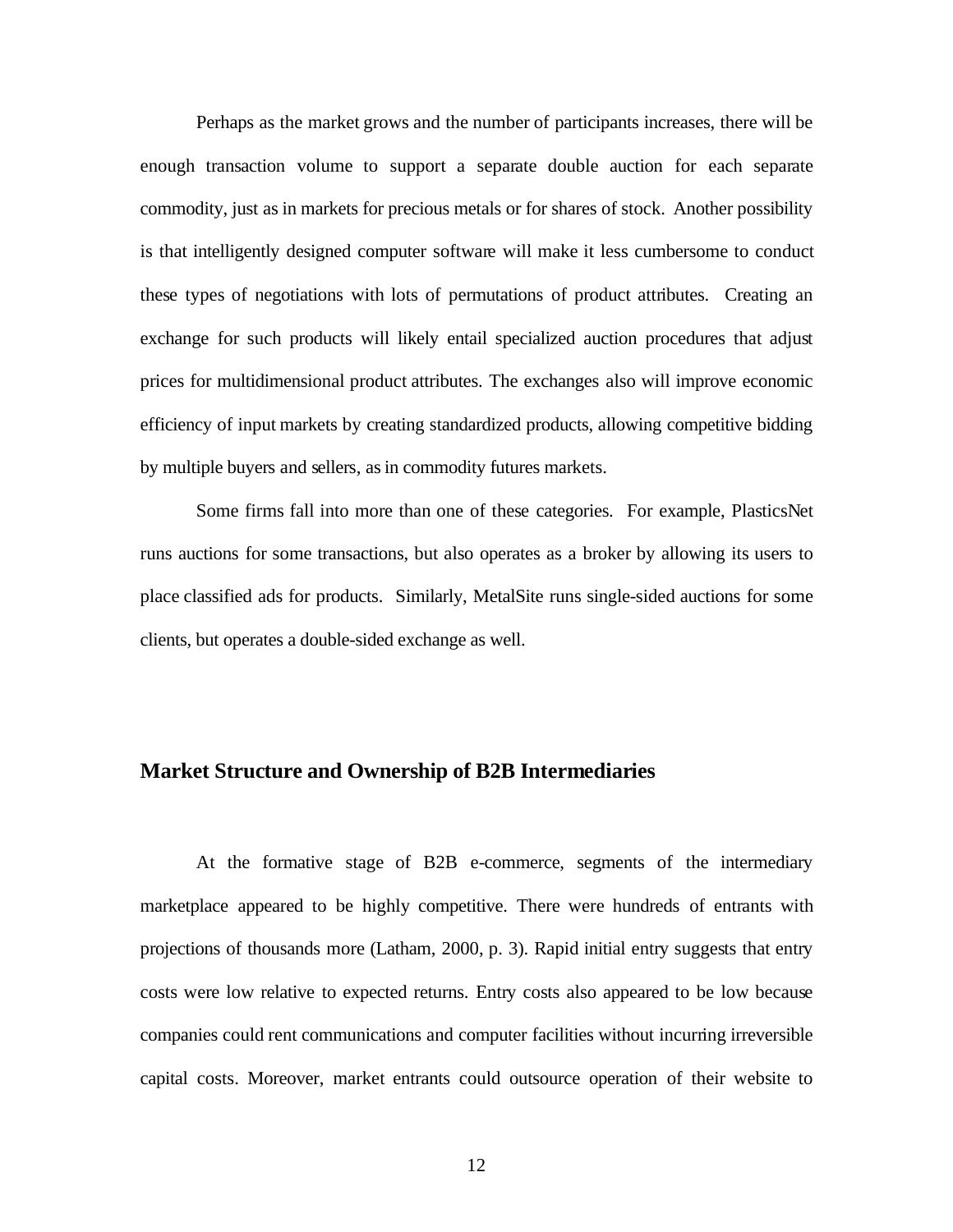specialized service providers, the so-called e-commerce platforms. For example, Ariba and CommerceOne developed software platforms for running e-commerce marketplaces (either via fixed-price catalogs or via bidding to determine prices), and they provided the software to a number of companies. A wide variety of software applications became available. Thus, for many B2B companies entry costs were primarily focused on the design of e-commerce services and on marketing and sales expenditures to attract buyers and sellers.

Returns to scale and the importance of liquidity suggest that eventually only one or two markets will operate in each product or service category. Economies of scale result from the fact that creating an Internet-based market involves large fixed costs, while the marginal costs of providing transaction information to market participants appear to be near zero. Moreover, as the number of participants at a site increases, buyers and sellers both find it easier to realize transactions in a market, so that a greater number of sellers attracts more buyers and conversely a greater number of buyers attracts more sellers. Accordingly, buyers and sellers have an incentive to trade on the highest-volume exchange. These scale and liquidity effects would be reduced if industries managed to settle on open standards for the exchange of information about products because then a smaller exchange could easily gather information and trading partners from a larger exchange, but it is unclear whether such interoperability between markets will materialize.

The history of commodity futures markets demonstrates that new markets often can fail. Carlton (1984, p. 256) observes that between 1921 and 1983, 180 different futures contract markets existed, with an average lifetime of less than 12 years. Those contract markets founded after 1921 had an average lifetime of about nine years, with only three specific commodity contracts continuously listed in the Wall Street Journal for

13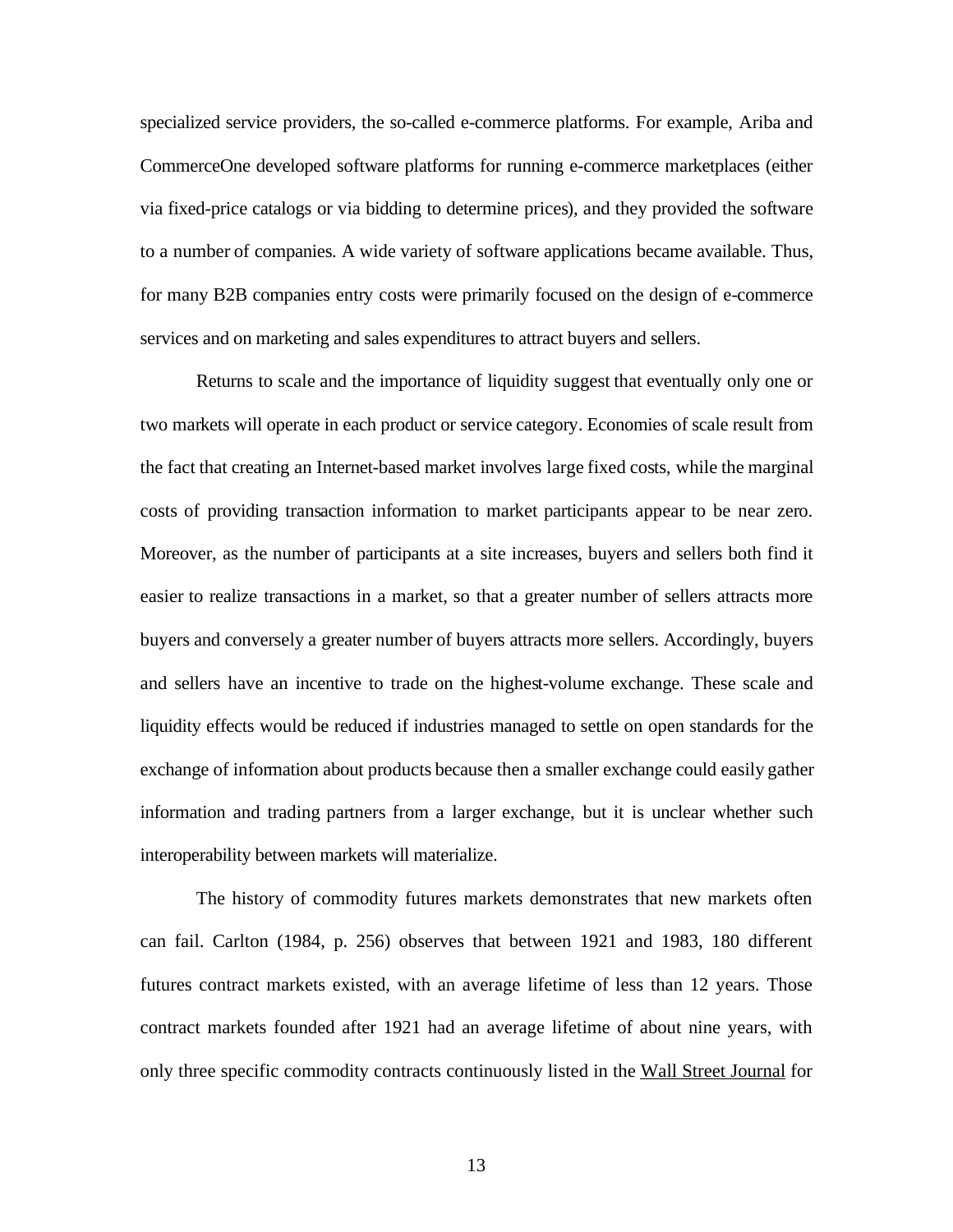the entire period studied. An individual futures exchange can encompass many futures contract markets, so the failure of an individual market need not alter the lifespan of futures exchanges. Carlton points out that futures exchanges compete with each other for volume, and that the industry has tended to converge to highly concentrated market structures.

The rate at which concentration takes place in B2B e-commerce will depend on the speed at which buying and selling migrates to the Internet, what sorts of intercompany transaction mechanisms prove popular, and what methods evolve for standardizing transactions of goods that come in many closely related varieties. Some concentration appears to be occurring globally in equities exchanges. For example, the Paris, Brussels and Amsterdam exchanges have merged to form the Euronext exchange. This concentration of equities exchanges occurred partly in response to the efficiency of electronic communications networks such as Instinet, Island and Archipelago, which had captured 30 percent of NASDAQ trades in the United States (Morgenson, 1999).

Consolidations in financial markets suggest that the proliferation of B2B exchanges is likely to be a short-run phenomenon, with eventual concentration of volume in specific markets through mergers and by the exit of smaller exchanges. Industry reports and our own observations of dozens of e-commerce sites indicate that less than 15 percent of B2B exchanges were actively operating markets.<sup>7</sup> Many were "vaporware," premature announcements designed to stake out market territory for companies before their service was actually available. Some observers predicted substantial shakeouts within several years as the markets become established (King, 2000).

<sup>&</sup>lt;sup>7</sup> Comprehensive, up-to-date lists of B2B e-commerce companies can be found at these helpful reference sites: http://www.line56.com/b2bprofiles/verticals.cfm and <http://www.nmm.com/knowledgebase>.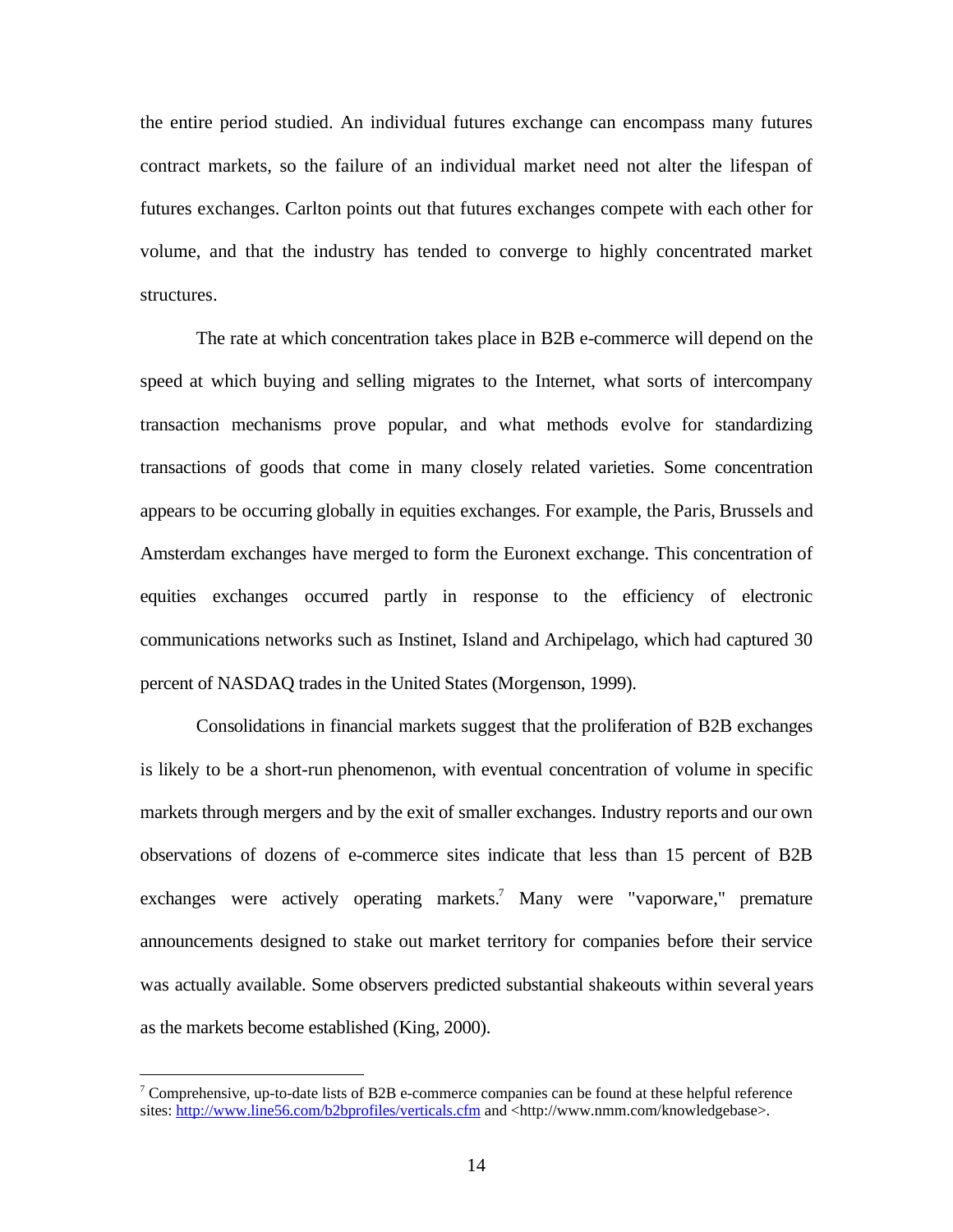There are several different forms of ownership of B2B e-commerce companies: independent firms that operate a web site, traditional dealers who also operate online markets, and industry-operated exchanges. It is not clear whether one type of ownership structure will be more successful than others.

Many early B2B e-commerce companies were independent startups financed by venture capital. Some, like VerticalNet, became publicly traded companies. By mid-2000, there were at least 600 online trading exchanges funded by venture-capital firms (Latham, 2000, p. 3). ChemConnect also included customers BASF and Dow as equity partners, while PaperExchange included customers International Paper and Staples

Many established distributors are shifting part of their business online or taking equity shares of online markets, as noted previously. At least to date, there are no prominent examples of an existing distributor being displaced by a purely online business (Eriksen, 2000, p. 7). DoveBid, a decades-old industrial machinery auctioneer that recently entered into online auctions, has established business arms for value-added transportation, appraisal, and inspection services. The on-line chemical marketplace Chempoint is a subsidiary of the traditional distributor Royal Vopak. Other large established dealers entering B2B ecommerce include electronics and computer industry companies such as Arrow Electronics, Avnet, Ingram Micro, and Tech Data.

Alliances of established manufacturers announced plans to sponsor market places. These industry-sponsored exchanges base their strategy on the idea that the technology of Internet marketplaces is relatively easy to reproduce, and that the most important asset of an intermediary is the business of its key buyers and sellers. For example, Weirton Steel, LTV and Steel Dynamics formed MetalSite, which conducts thousands of transactions monthly.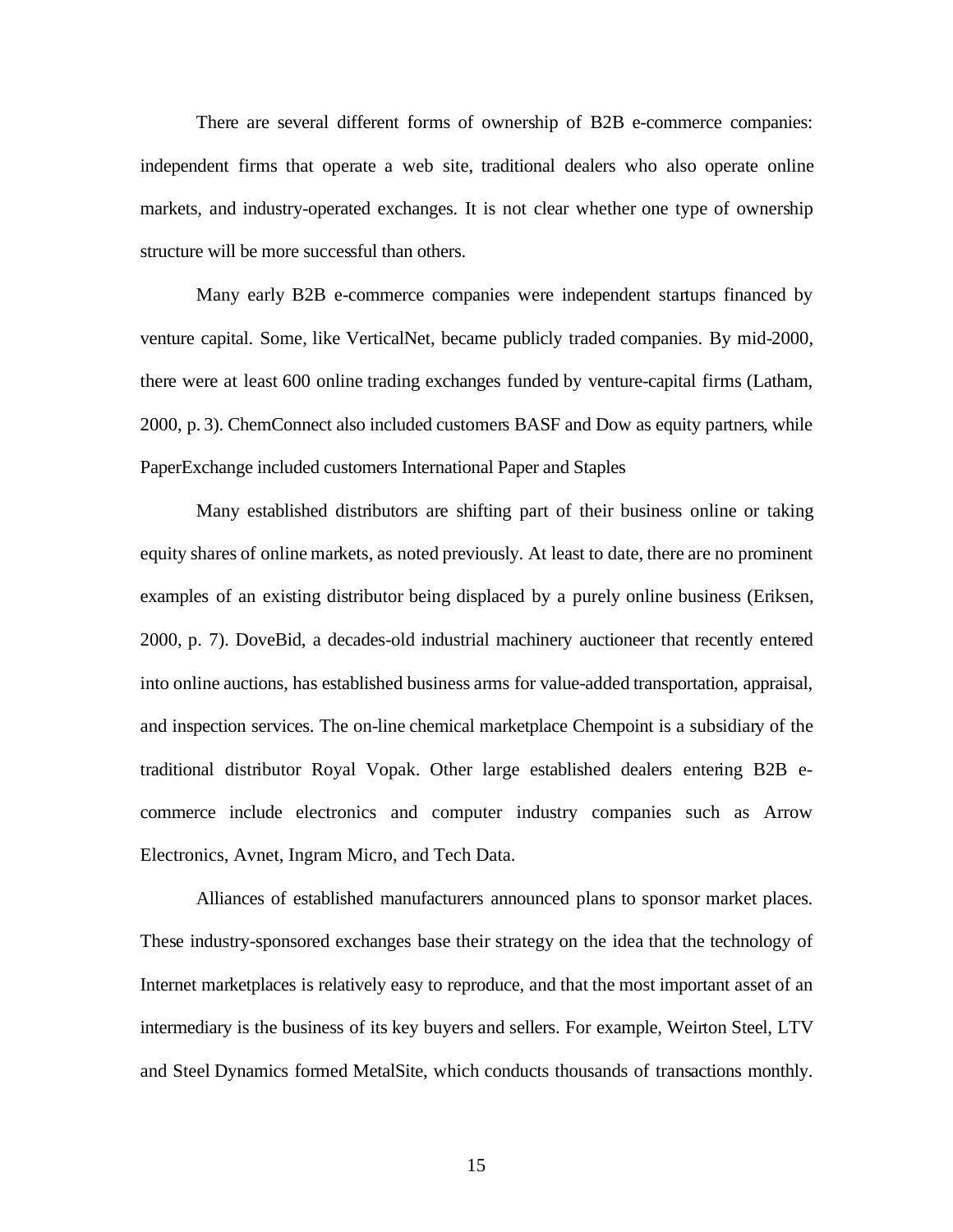Sears, Carrefour, and several other major retailers started GlobalNetExchange to organize purchases from over 50,000 vendors. Boeing, Lockheed Martin, BAE Systems, and Raytheon formed an exchange for aerospace parts and services with the potential for over \$70 billion in business with 37,000 suppliers. Similarly, International Paper (despite its previous equity investment in PaperExchange) joined with Georgia Pacific and Weyerhaeuser to announce the ForestExchange trading exchange for paper and forest products. By mid-2000, it was estimated that 60 buyer-dominated consortia, representing over 278 companies and \$3 trillion in annual purchasing, planned to establish their own electronic markets rather than relying on independent exchanges (Roberti, 2000).

The establishment of B2B exchanges has raised several critical antitrust issues. Antitrust policy makers are concerned that B2B web sites will allow competitors to exchange price information thus facilitating collusion to fix prices. Also, antitrust authorities worry that B2B web sites will foreclose participation by competitors, leading to their exclusion from segments of the market. The FTC negotiated with the auto makers regarding the independence of the industry-sponsored parts exchange Covisint (Leonhardt, 2000). These concerns recall antitrust scrutiny of airline computer reservation systems that alleged collusion, exclusion and biased listings. Buyer- or seller-dominated web sites allegedly could become mechanisms for the exercise of market power.

In industry-sponsored exchanges as they have been announced, ownership tends to be on the side of the market with the greatest concentration of market power; for example, few buyers and many suppliers in automotive parts, many buyers and few suppliers in paper products. In contrast, smaller buyers and sellers may favor independently-owned exchanges offering transparency in execution of trades and up-to-date pricing information (Brown,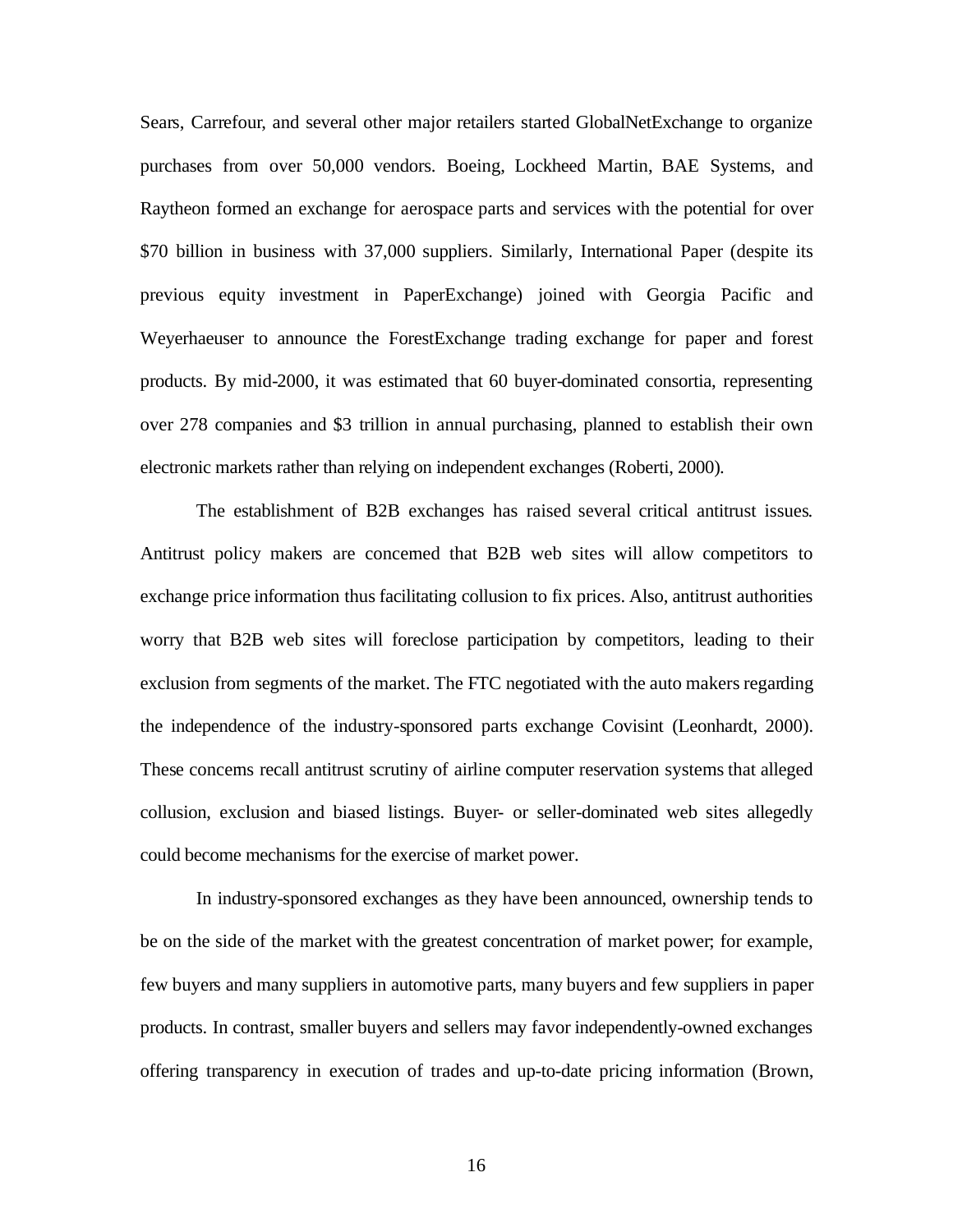2000). Competition between exchanges should create incentives to avoid foreclosure or the exercise of market power. Owners of exchanges have incentives to increase volume and to foster liquidity by attracting more buyers and sellers, which should in turn lead to the development of independent neutral exchanges.<sup>8</sup>

## **Effects of E-commerce on the Organization of Firms**

Ronald H. Coase's (1937) classic article introduced the concept of transactions costs. Coase explained that the costs of using the market were an important determinant of whether firms would carry out an economic activity within their organization or rely on purchases from other firms. When using the market is costly relative to management costs, companies have an incentive to vertically integrate. Yet, outsourcing is compelled by the buyer's need for flexibility and focus, supplier economies of scale and scope, and supplier expertise. To the extent that e-commerce technology lowers the costs of intercompany transactions, it should tip the balance toward greater use of external markets.

The potential effects of B2B e-commerce extend beyond saving money on transactions between existing firms. Cost and allocative efficiencies in e-commerce suggest a more fundamental change in the way that businesses are organized. Vertically integrated firms engage in substantial internal sales and procurement activities. With B2B e-commerce, such vertically integrated companies might reorganize to outsource production of goods and

 $\delta$  According to AMR Research (2000), Covisint "has come to the understanding that its main customers aren't GM, Ford or DaimlerChrysler, but the suppliers." According to AMR Research Consortium Trading Exchanges "must behave like vendors and actively market themselves, manage expectations and deliver value in order to survive.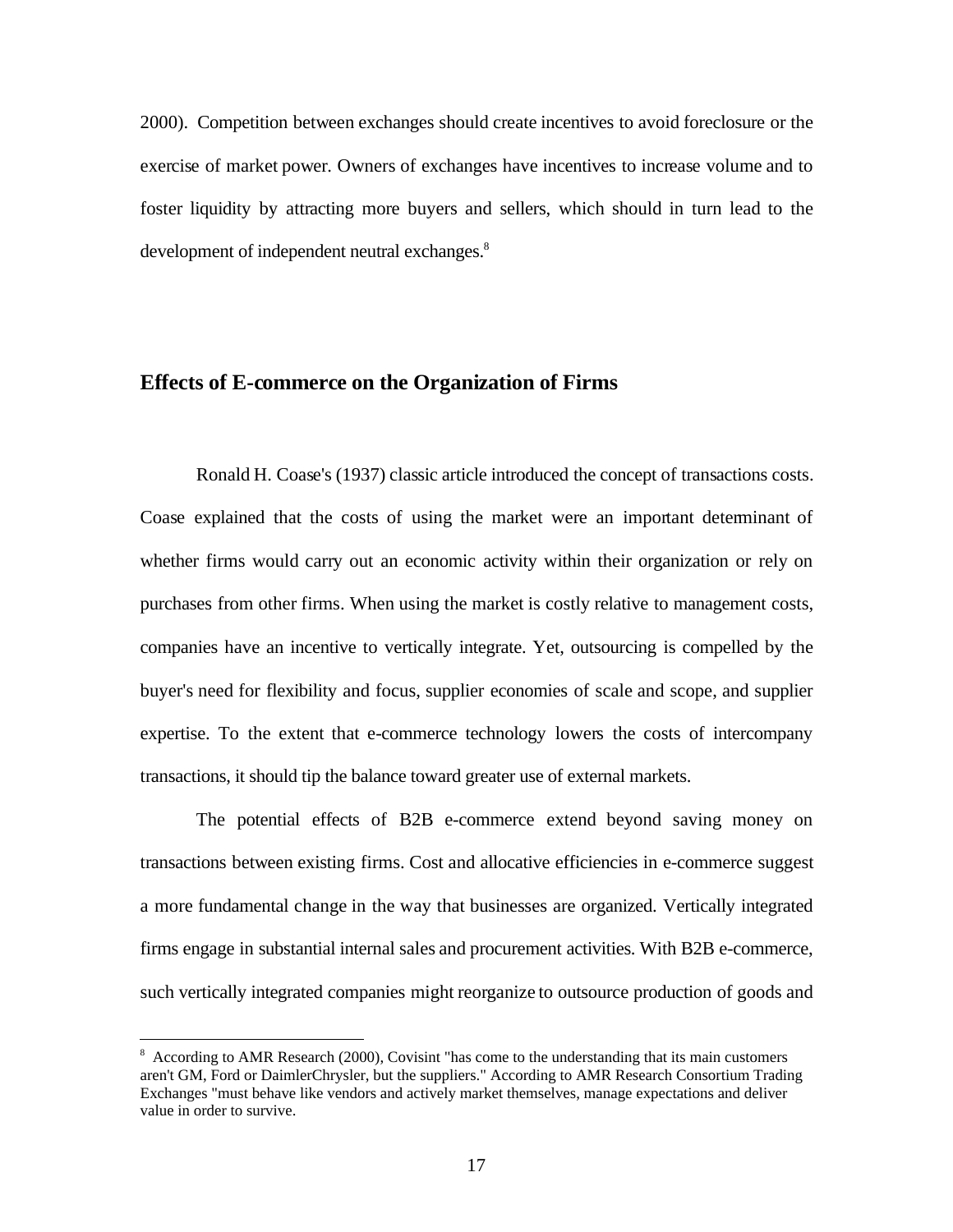services that were previously produced internally, as well as outsourcing of the management of these transactions. For companies that purchase externally, B2B e-commerce intermediaries would substitute for many of the activities of company purchasing, sales, marketing, and even accounting departments. As market transaction costs fall with the maturation of business-to-business e-commerce, outsourcing and vertical disintegration will occur, resulting in more independent entities along the supply chain.

The automobile industry offers a vivid example of this change. At the beginning of the 20th century, the automobile industry exhibited a strong preference for vertical integration. Ford had a slogan: "From Mine to Finished Car, One Organization" (Casadesus-Masanell and Spulber, 2000). By 1920, General Motors "had extended its scope so that not only all the engines used in its cars, but a large proportion of such units as gears, axles, crankshafts, radiators, electrical equipment, roller bearings, warning signals, spark plugs, bodies, plate glass, and body hardware, were produced either by a General Motors unit or by a subsidiary" (Edmonds, 1923).

But by the beginning of the 21st century, the automobile industry had begun to reevaluate its organizational structure. GM had spun off its parts manufacturing unit Delphi Automotive Systems Corp., thus creating the world's largest auto parts supplier with over 200,000 employees. Similarly, Ford had spun off its Visteon parts division in summer 2000, converting internal transactions into B2B transactions. GM, Ford, and DaimlerChrysler have announced a plan to start a company called Covisint that will handle auto parts transactions from suppliers. The supply chains of these three companies totals almost \$250 billion, so if it succeeds. Covisint has the potential to be one of the largest business on the Internet (Moore and Trenker, 2000). The pattern of greater reliance on coordination through markets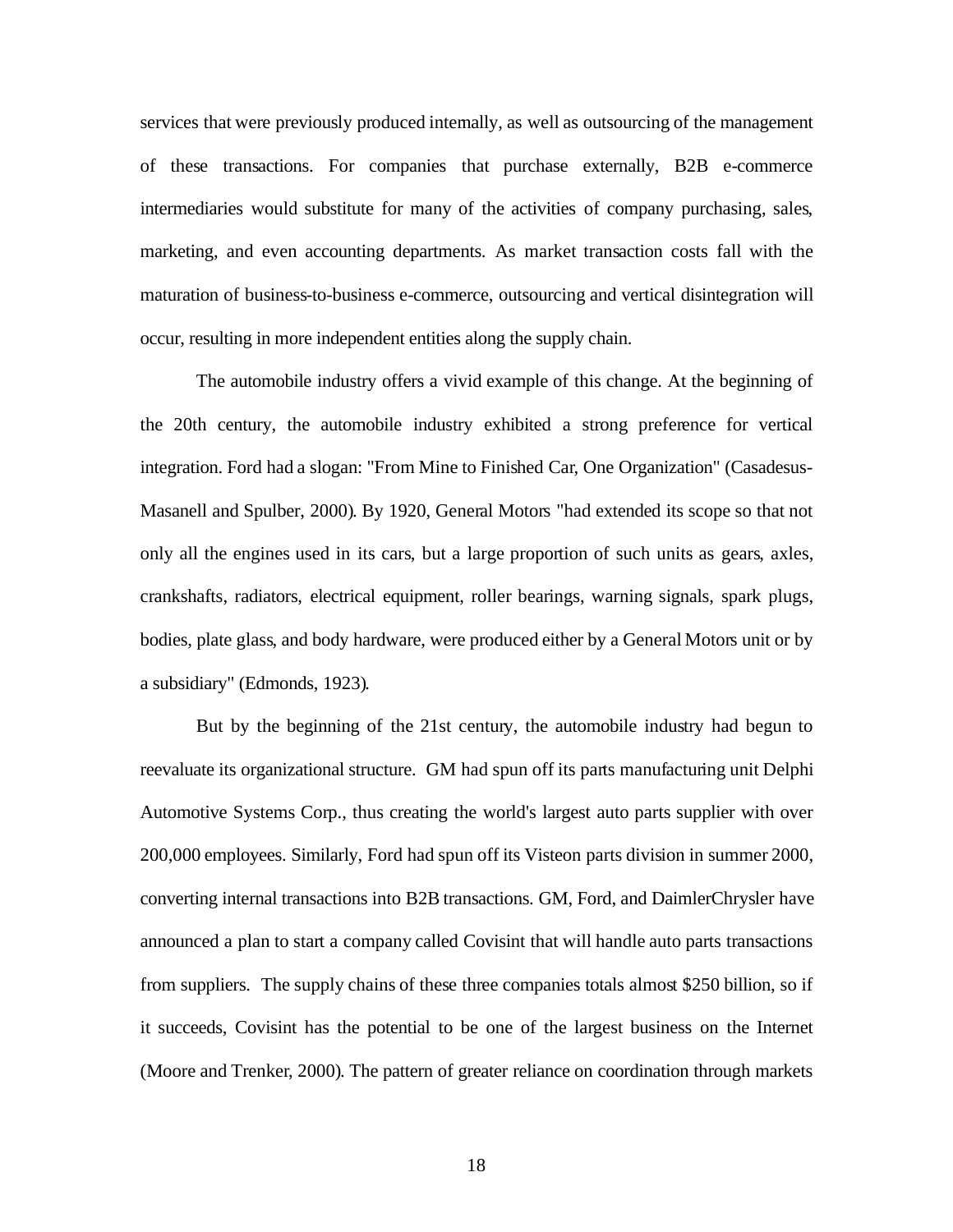and less emphasis on vertical integration and organizational governance seems likely to proliferate.

## **Conclusion**

Advances in computers and communications clearly hold great promise for reducing transaction costs between businesses.<sup>9</sup> Productivity gains may result from the automation of transactions, the potential economic advantages of intermediation, the organization of centralized exchanges, and the reorganization of firms.

An important research question is the measurement of these economic efficiency gains. Yet, estimation of productivity growth in services such as B2B e-commerce presents some difficulties. Triplett and Bosworth (2000) observe that economic changes attributable to e-commerce cross the traditional production boundary used in national accounts. As an example, they compare the purchase of a book from a traditional retailer with the purchase of a book from an online retailer. Comparing the prices in the two settings ignores the costs of travel and time involved in visiting the traditional retailer, while explicitly counting the costs of shipping and handling for the online purchase. In the case of B2B e-commerce, one would like measurement of productivity to reflect total net benefits, including lower search and procurement costs for buyers and sellers. A related question is how much of the current activities of companies in manufacturing, contruction, energy, transportation are devoted to production operations and how much are attributable to transactions.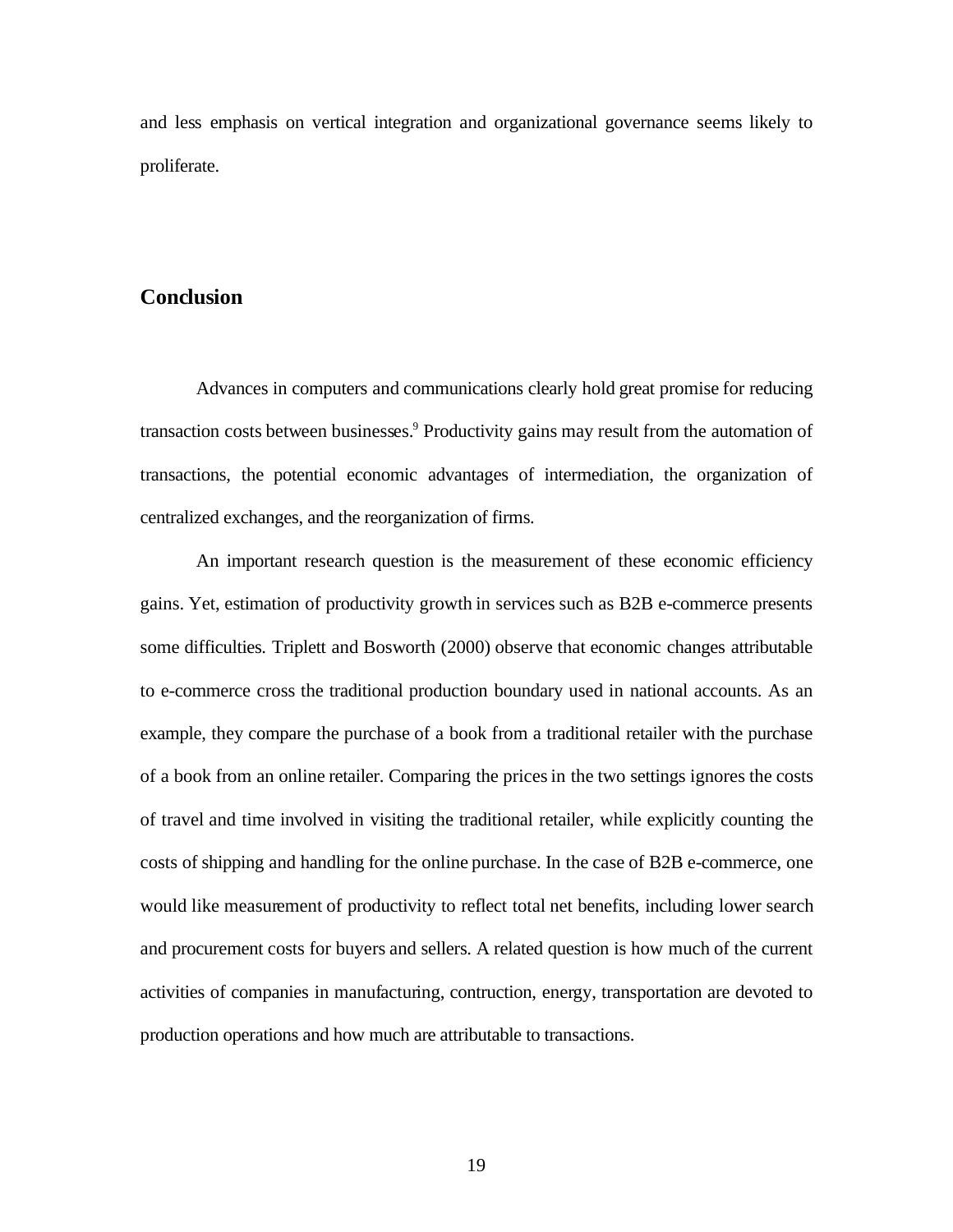One of the challenges faced by companies in B2B e-commerce is the development of software and communications standards. Extensible Markup Language (XML) is being applied to develop data descriptions and protocols to describe practically all aspects of a transaction, including product features, transportation, prices, and credit terms. If standards are generally adopted, manufacturers, suppliers and distributors will be able to exchange commercial information using generally-recognized formats (Mitchell, 1999, Bosak and Bray, 1999). Such standardization enables the computers of both parties to a transaction to understand precisely what is being traded, so that each party can automatically update its internal records, such as billing and inventory. Developing such protocols will require extensive cooperation of buyers and sellers within industries.<sup>10</sup> An important question for economic observers is what types of goods and services can be standardized and what types of transaction protocols will emerge.

Business-to-business e-commerce seems likely to engender a significant reorganization of industry, with a certain amount of vertical disintegration and new roles for intermediaries and market makers. The extent to which e-commerce will change the organization of firms has empirical significance for the theory of the firm. Another important issue is what types of market mechanisms will be favored by e-commerce and the relative importance of different types of intermediaries. Will B2B exchanges be owned by industry consortia or will they tend toward independence? The plethora of entrants and business models, and the significant returns to market consolidation, suggest that substantial entry and exit of firms will take place before the benefits of B2B e-commerce are obtained.

<sup>&</sup>lt;sup>9</sup> For a discussion of the overall effect on productivity of advances in computers and communications, see the Symposium on Computers and Productivity in the Fall 2000 issue of this journal.

 $10$  RosettaNet is an example of an organization devoted to the coordinated development of industry standards for information interchange.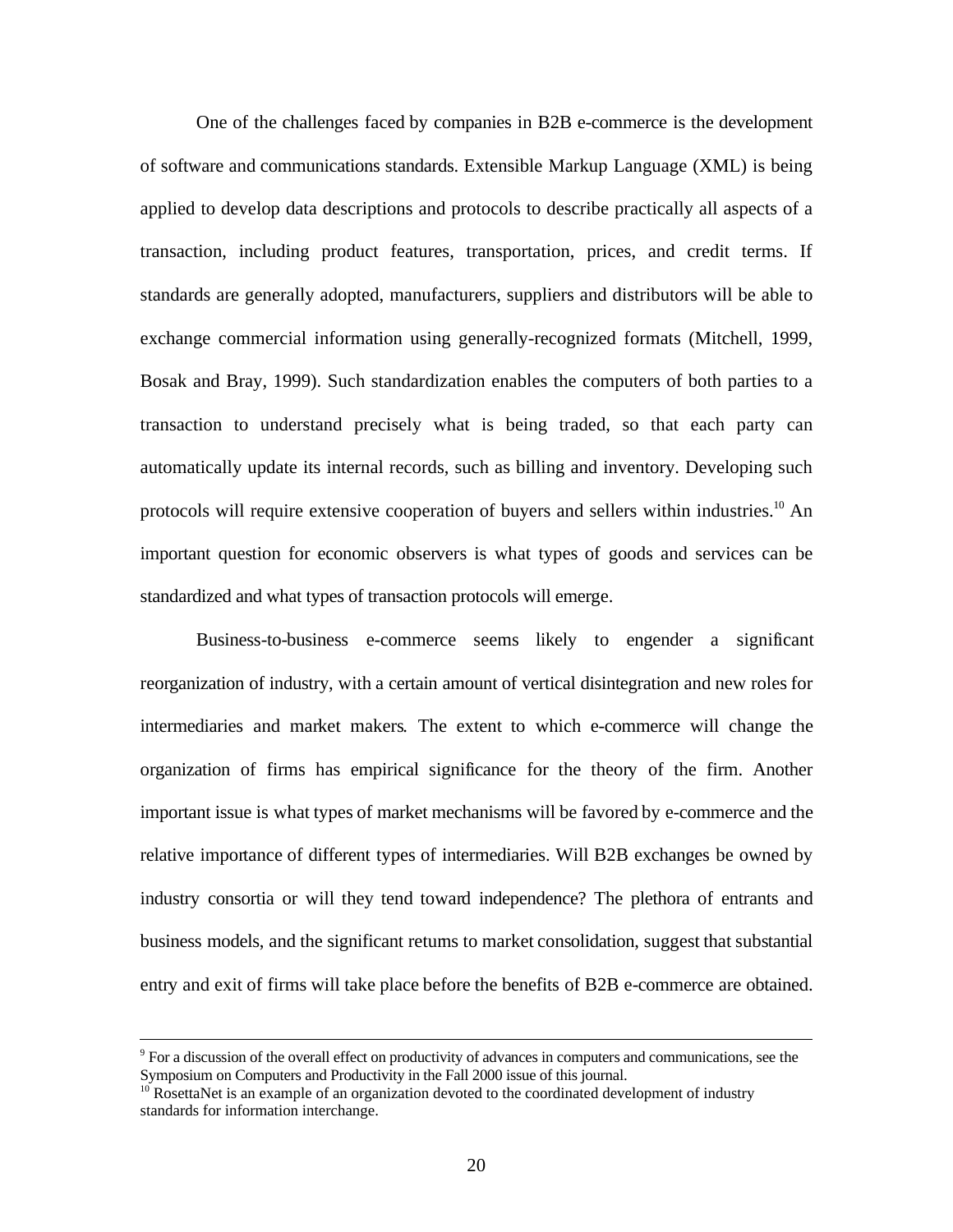The economic significance of intercompany transactions suggest that even small enhancements in the efficiency of transactions will eventually produce extremely large overall savings in the economy.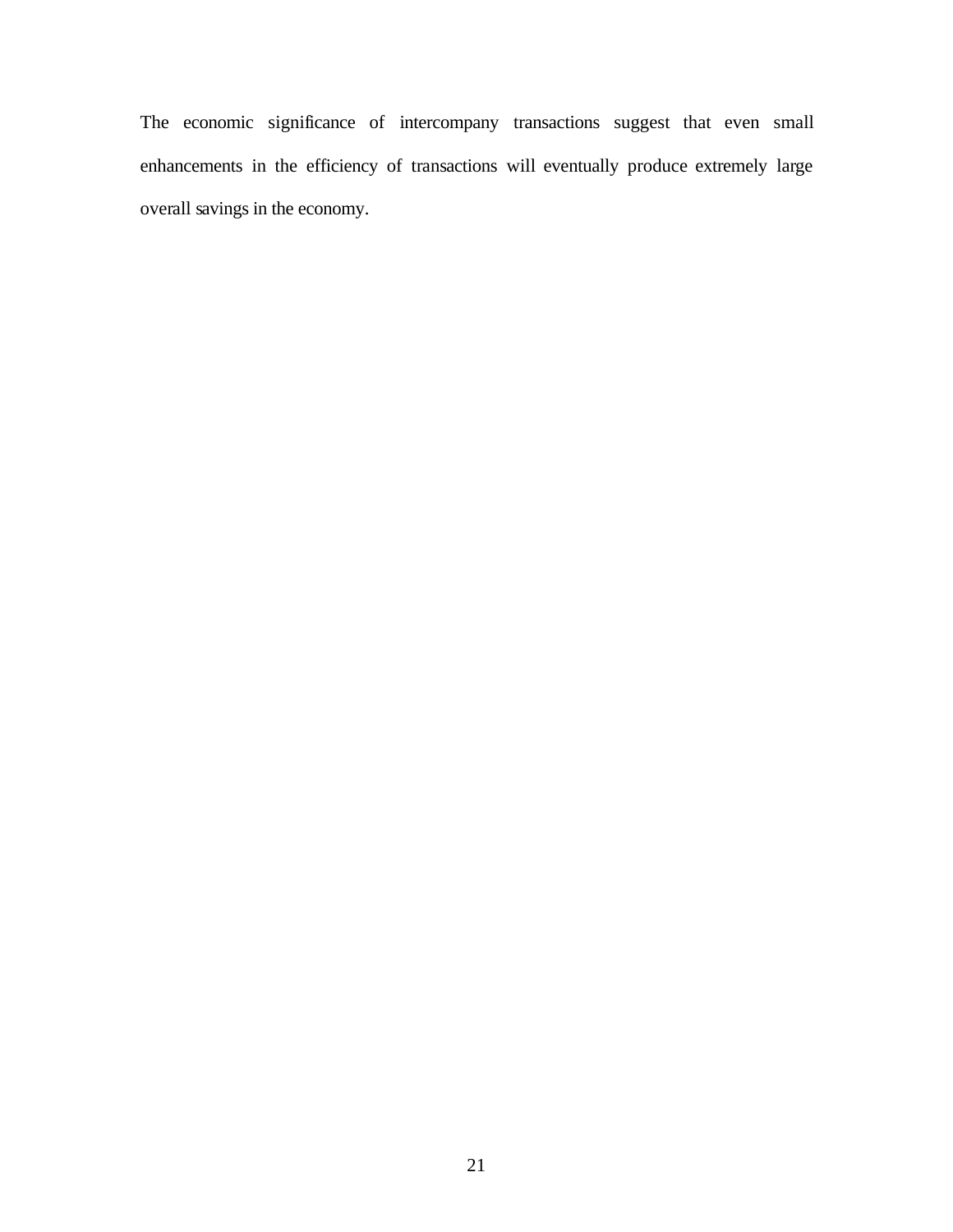## **References**

- Alaniz, Scott and Robin Roberts, 1999, E-Procurement: A Guide To Buy-Side Applications, Stephens Inc, December 27.
- AMR Research, 2000, "AMR Outlook: Starting a Consortium Trading Exchange? Welcome to Vendorhood," AMR Research News, October 16.
- Andrews, Edmund L., 2000, "City of London (and Frankfurt): A German-energized Market Merger in the New Europe," New York Times, May 4, p. C1.
- Bosak, Jon and Tim Bray, 1999, "XML and Next Generation Computing," Scientific American, May.
- Brown, Eryn, 2000, "Is the Internet Stronger than Steel," Fortune, May 15.
- Carlton, Dennis W., 1984, "Futures Markets: Their Purpose, Their History, Their Growth, Their Successes and Failures," Journal of Futures Markets, 4, Fall, pp. 237-271.
- Casadesus-Masanell, Ramon and Daniel F. Spulber, 2000, "The Fable of Fisher Body," Journal of Law and Economics, XLIII, April, pp. 67-104.
- Casey, Michael, 2000, "With eSpeed, Cantor Is Looking Well Beyond Wall Street," January 19, Dow Jones Newswires.
- Edmonds, C.C., 1923, "Tendencies in the Automobile Industry," American Economic Review, 13, pp. 422-.
- 2000. "The  $B2B$ 2, E-marketer.com. Coming Explosion," February http://www.emarketer.com/estats/020100 gart.html.
- Eriksen, Leif, 2000, "Online Vertical Markets: Not a One-Size-Fits-All World," The Report on Manufacturing, March, Boston: AMR Research.
- Goldman Sachs, 2000, Technology: Internet-Commerce, United States, May 9, Global **Equity Research.**
- Gupta Nanda, 2000, "Freemarkets A Buyers Market," 123Jump, May 19, http://123jump.com/p3.htm?p=/archive/a000519141.htm&f=foot3.htm
- Jones, Kevin, 1999, "E-commerce Liposuction Key to Stealth Strategy," Forbes ASAP, June  $\mathbf{4}$ .
- Jupiter Communications, 2000, US Business-to-Business Internet Trade Projections, <http://www.nmm.com/reports/bbc/b2b\_projections\_reg.asp>.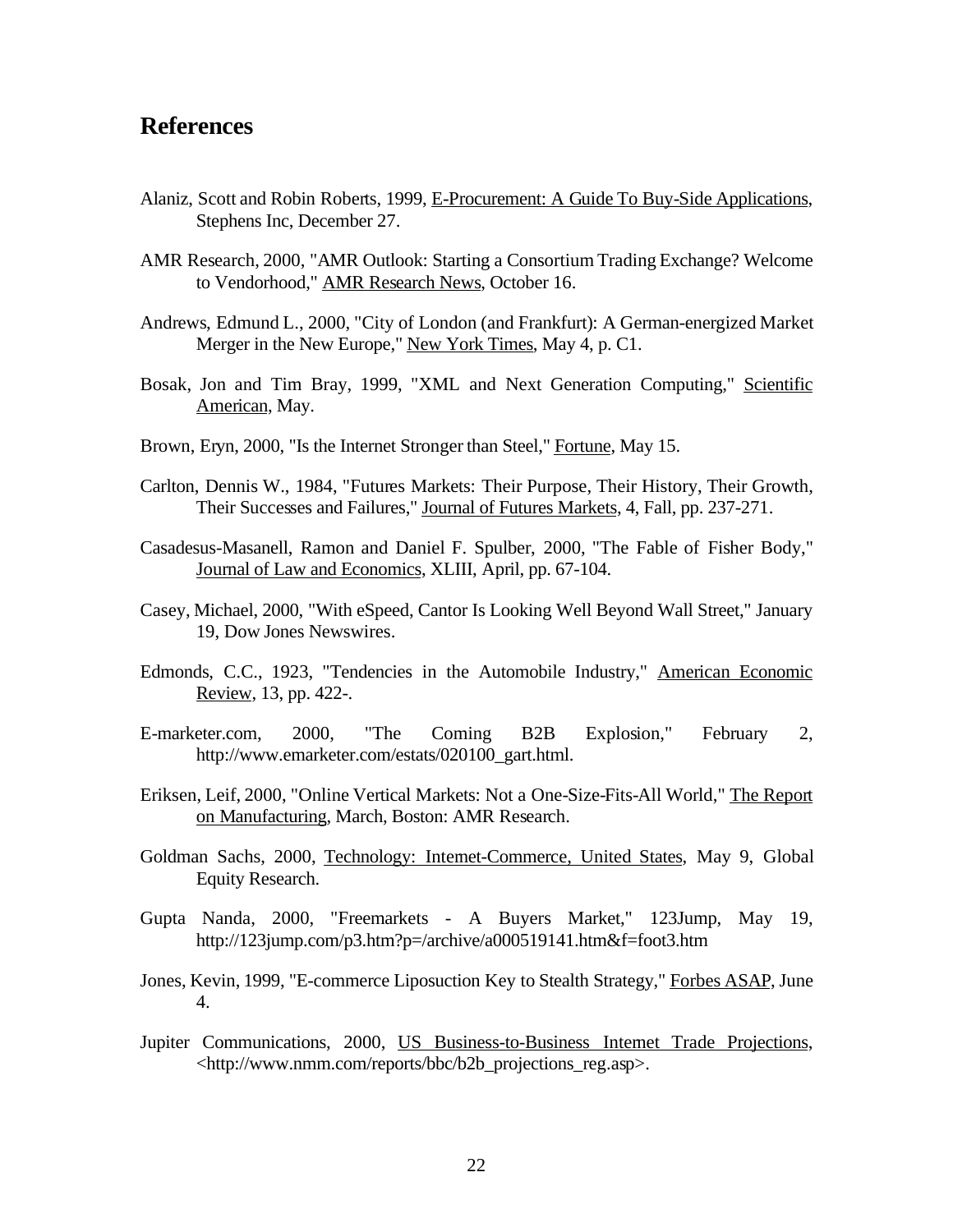- King, Julia, 2000, "B2B Exchanges, Lots of Wheeling, Little Dealing," The Standard, May 1, <http://www.thestandard.com>.
- Latham, Scott, 2000, "Evaluating the Independent Trading Exchanges," The Report on E-Commerce Applications, March, Boston: AMR Research.
- Latham, Scott, 2000, "E-Commerce: Rx for Pharmaceutical Industry," The Report on E-Commerce Applications, March, Boston: AMR Research.
- Leonhardt, David, 2000, "Busines links on Web Raise Antitrust Issues," New York Times, July 7, p. A1.
- Lucking-Reiley, David, 2000, "Auctions on the Internet: What's Being Auctioned, and How?" Journal of Industrial Economics, September 2000, vol. 48, no. 3, pp. 227-252.
- Market News Publishing, 2000, "Intercontinentalexchange: Key Trading Firms Launch Internet - Market for Globally Traded Commodities," March 21.
- Mitchell, Ian, 1999, "A Universal Proposition," Chicago Tribune, August 9, Business.Technology, p. 1.
- Moore, James A. and Thomas Trenker, 2000, Revolution 2.0: The Rise of the B2B e-Hub?Pre-Launch Teaser, March 1, Deutsche Banc Alex. Brown.
- Morgenson, Gretchen, 1999, "Nasdaq's Busy Year," New York Times, July 29, p. C1.
- Oppel, Richard A. Jr., 2000, "The Higher Stakes of Business-to-Business Trade," New York Times, March 5, p. 3.
- Phillips, Charles, and Mary Meeker, 2000, The B2B Internet Report: Collaborative Commerce. New York: Morgan Stanley Dean Witter Equity Research, April.
- Raynovich, R. Scott, 2000, ""ESpeed is Hungry for B2B Markets," Redherring.com, January.
- Roberti, Mark, 2000, "Web Marketplaces Face Industry Goliaths," thestandard.com, May 18.
- Sales, Robert, 2000, "NYMEX Eyes B2B Market as it Draws Closer to Demutualization,"
- Shmukler, Evelina, 2000, "New Atlanta Firm Wants to be King of Commodities," March 21, www.dbusiness.com/Story/0,1118,NOCITY\_11897,00.html.
- Sculley, Arthur B. and W. William Woods, 1999, B2B Exchanges: The Killer Application in the Business-to-Business Internet Revolution, ISI Publications.